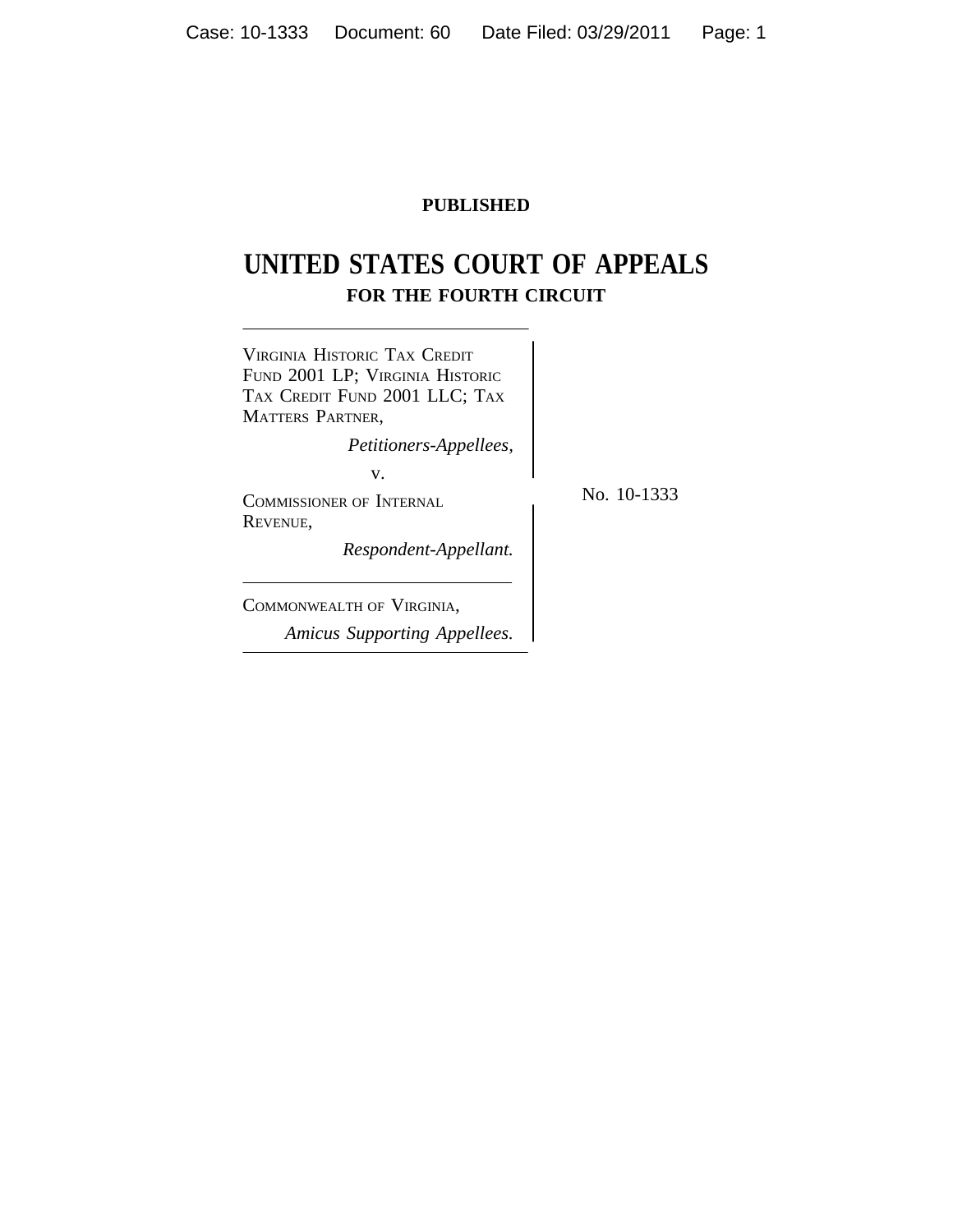| <b>VIRGINIA HISTORIC TAX CREDIT</b><br>FUND 2001 LLC; VIRGINIA<br><b>HISTORIC TAX CREDIT FUND 2001</b><br>SCP, LLC; TAX MATTERS PARTNER,<br>Petitioners-Appellees,<br>v.<br>COMMISSIONER OF INTERNAL<br>REVENUE,<br>Respondent-Appellant.<br>COMMONWEALTH OF VIRGINIA,<br>Amicus Supporting Appellees.       | No. 10-1334 |
|--------------------------------------------------------------------------------------------------------------------------------------------------------------------------------------------------------------------------------------------------------------------------------------------------------------|-------------|
| <b>VIRGINIA HISTORIC TAX CREDIT</b><br>FUND 2001 LLC; VIRGINIA<br><b>HISTORIC TAX CREDIT FUND 2001</b><br>SCP, LP; TAX MATTERS PARTNER,<br>Petitioners-Appellees,<br>v.<br><b>COMMISSIONER OF INTERNAL</b><br>REVENUE,<br>Respondent-Appellant.<br>COMMONWEALTH OF VIRGINIA,<br>Amicus Supporting Appellees. | No. 10-1336 |

Appeals from the United States Tax Court. (Tax Ct. Nos. 716-08; 870-08; 871-08)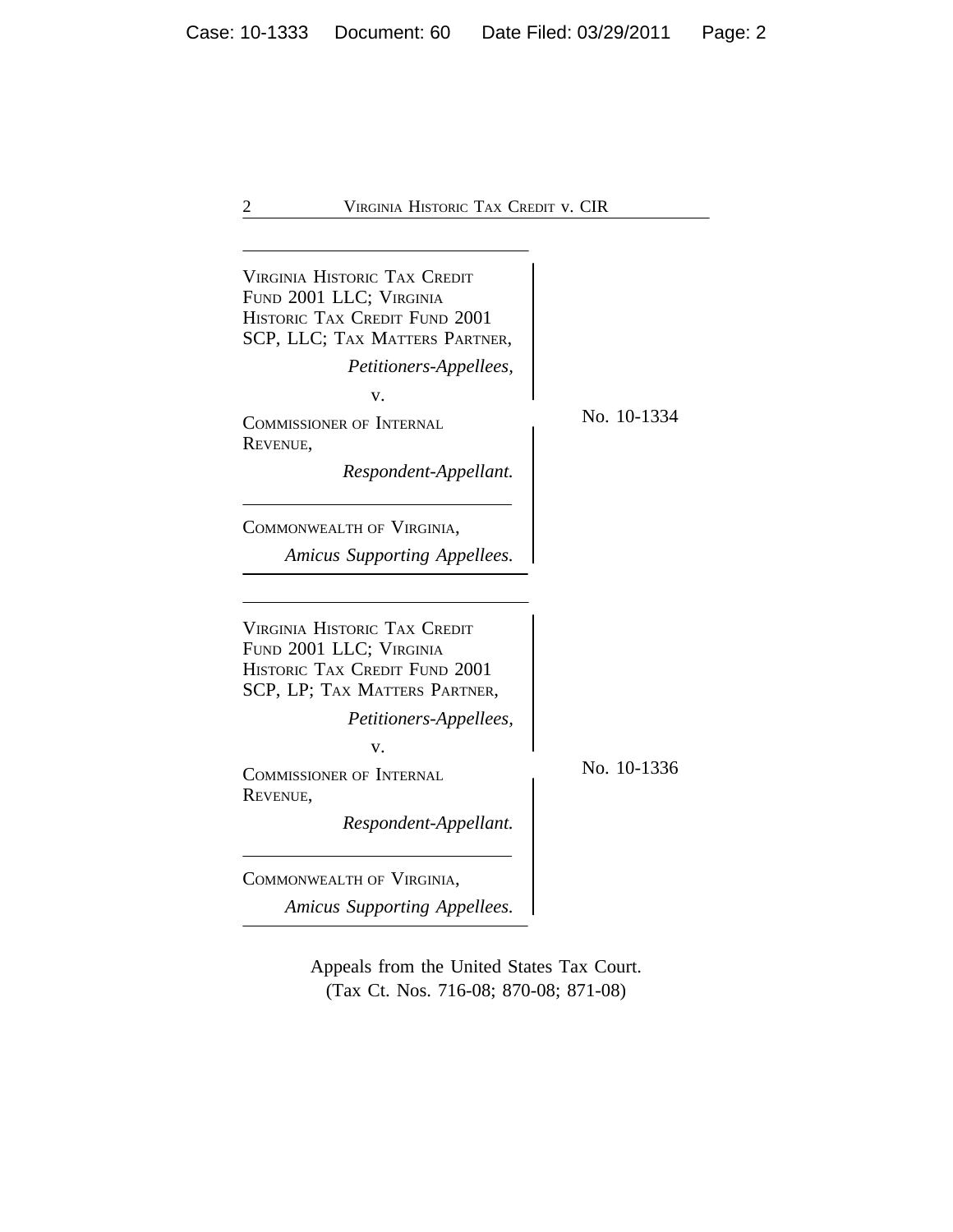Argued: January 25, 2011

## Decided: March 29, 2011

## Before NIEMEYER, DUNCAN, and KEENAN, Circuit Judges.

Reversed and remanded by published opinion. Judge Duncan wrote the opinion, in which Judge Niemeyer and Judge Keenan joined.

## **COUNSEL**

**ARGUED:** Ivan C. Dale, UNITED STATES DEPART-MENT OF JUSTICE, Washington, D.C., for Appellant. David Decoursey Aughtry, CHAMBERLAIN, HRDLICKA, WHITE, WILLIAMS & MARTIN, Atlanta, Georgia, for Appellees. **ON BRIEF:** John A. DiCicco, Acting Assistant Attorney General, Richard Farber, Tax Division, UNITED STATES DEPARTMENT OF JUSTICE, Washington, D.C., for Appellant. Hale E. Sheppard, CHAMBERLAIN, HRDLICKA, WHITE, WILLIAMS & MARTIN, Atlanta, Georgia, for Appellees. Kenneth T. Cuccinelli, II, Attorney General of Virginia, E. Duncan Getchell, Jr., State Solicitor General, Stephen R. McCullough, Senior Appellate Counsel, Charles E. James, Jr., Chief Deputy Attorney General, OFFICE OF THE ATTORNEY GENERAL, Richmond, Virginia, for Amicus Supporting Appellees.

#### **OPINION**

DUNCAN, Circuit Judge:

This appeal presents the question of whether certain transactions between a partnership and its partners amounted to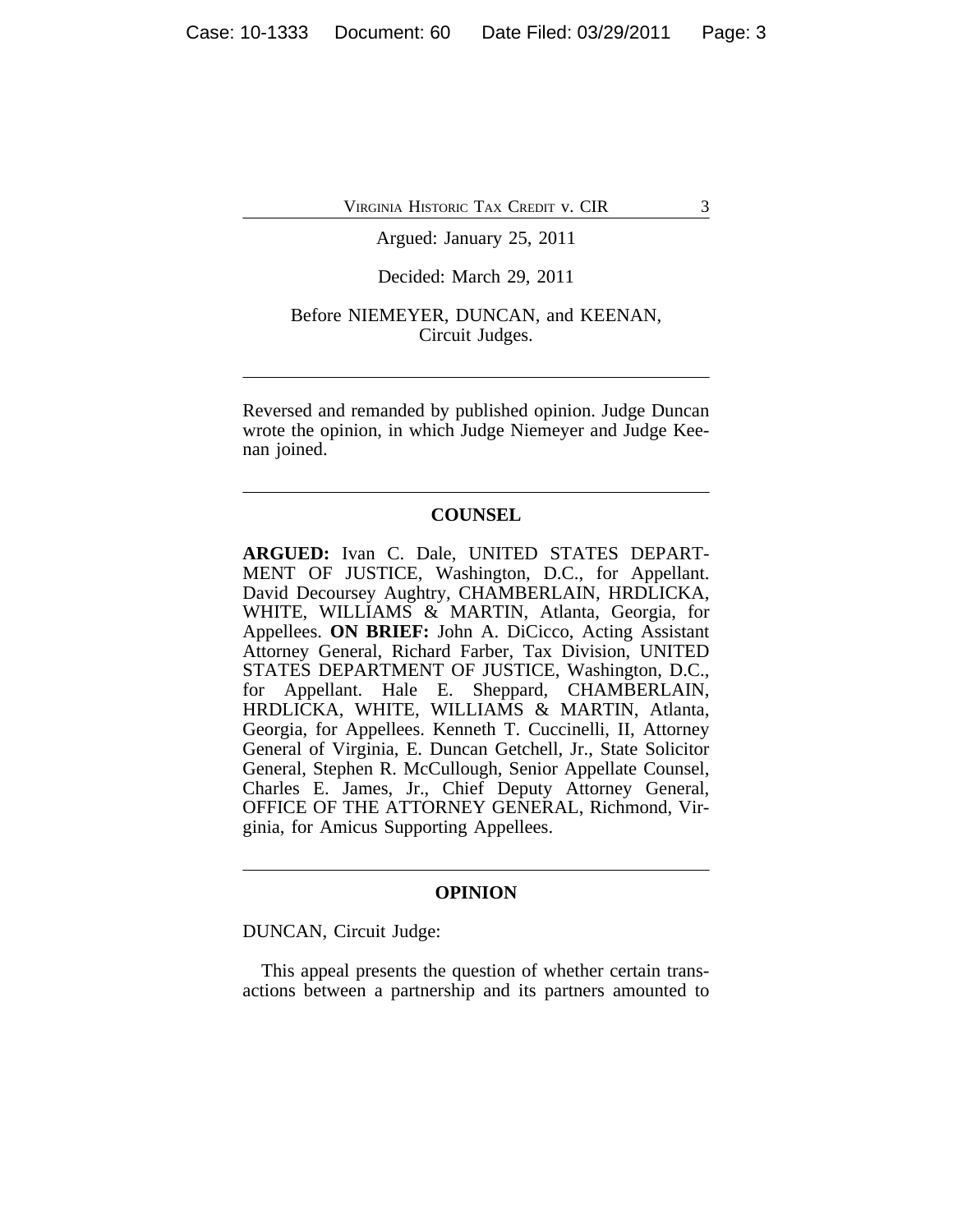"sales" for purposes of federal tax law. During an audit, the Commissioner of Internal Revenue (the "Commissioner") challenged the way that Virginia Historic Tax Credit Fund 2001, LLC ("2001 LLC"), as the tax matters partner of Virginia Historic Tax Credit Fund 2001 LP ("2001 LP"), Virginia Historic Tax Credit Fund 2001 SCP, LLC ("SCP LLC") and Virginia Historic Tax Credit Fund 2001, SCP, LP ("SCP LP") (collectively, "the Funds"), reported a series of transactions with investor partners in the Funds' 2001 and 2002 federal tax returns. The United States Tax Court found that the Funds had properly characterized these transactions, and the Commissioner appealed. For the reasons set forth below, we reverse the Tax Court and find that the Commissioner properly treated the challenged transactions as "sales" under I.R.C. § 707.

I.

The facts in this case are not in dispute. Our recitation is drawn primarily from the Tax Court's findings of fact and the parties' stipulations. By way of background, we begin by describing Virginia's Historic Rehabilitation Credit Program (the "Virginia Program"), in which the Funds were designed to participate. We then turn to the details of the Funds and the challenged transactions before summarizing the findings of the Tax Court.

Because the cost of renovating historic property often exceeds the property's market value, many states have enacted legislation designed to encourage investment in this area.**<sup>1</sup>** Virginia has chosen to provide an incentive to historic developers in the form of tax credits. Under the rules of the Virginia Program, any person rehabilitating a historic prop-

**<sup>1</sup>**There is also federal support for historic rehabilitations in the form of federal tax credits. *See* I.R.C. § 47.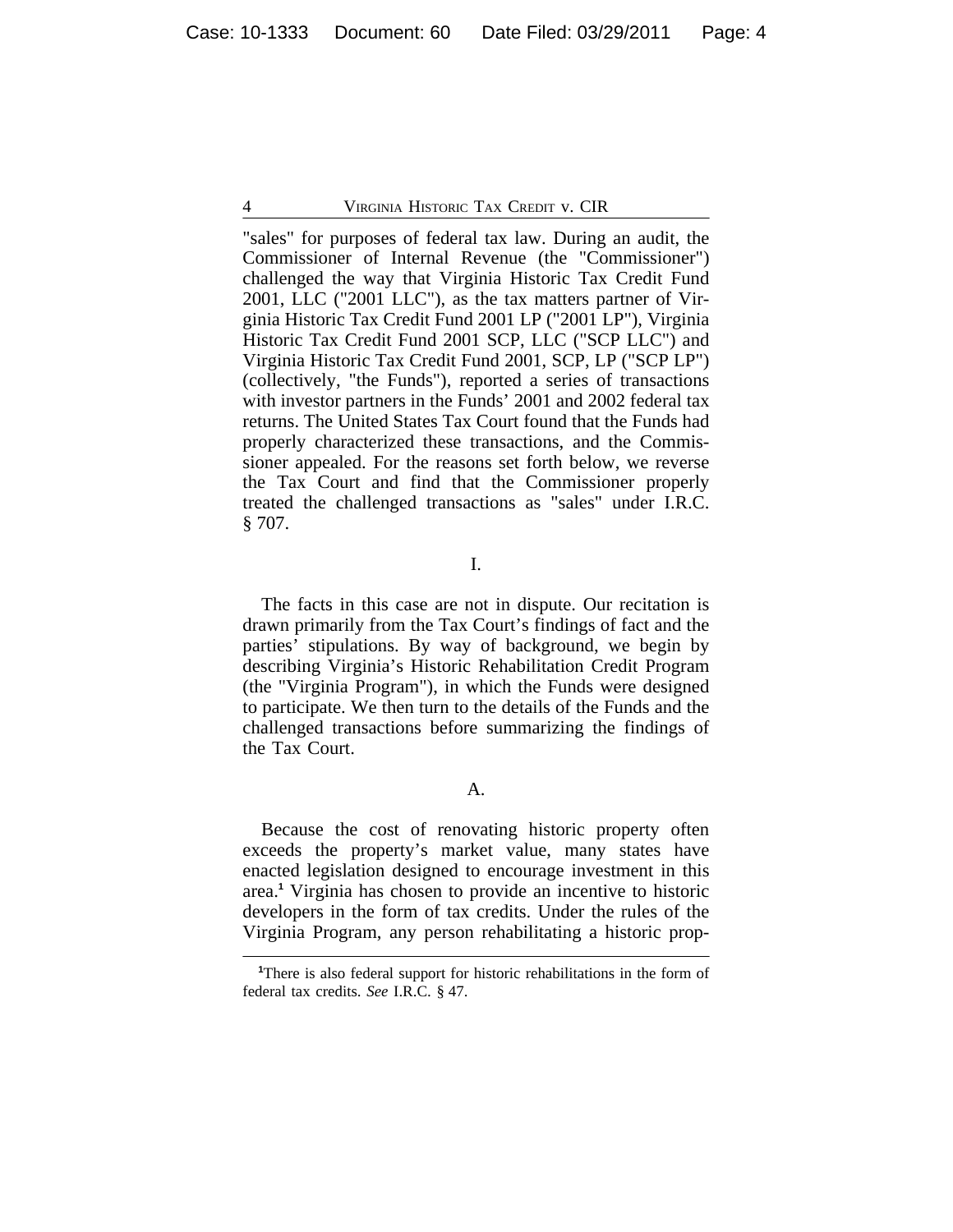erty can seek state approval and certification of the project by the Virginia Department of Historic Resources ("DHR"). Once the property is certified, its developer is entitled to receive tax credits of up to twenty-five percent of eligible expenses incurred in renovating the property. *See* Va. Code Ann. § 58.1-339.2. These state tax credits can be applied dollar-for-dollar against Virginia income tax liability.

At times, the amount of historic tax credits issued to a historic property developer exceeds the developer's income tax liability. Unlike some other states, Virginia does not allow tax credits to be sold or transferred in this event. Virginia does, however, have a partnership allocation provision that permits state tax credits allocated to a partnership to be divided among the partners "as the partners or shareholders mutually agree."**<sup>2</sup>** *Id.* This provision is often used by developers to "allocate a disproportionate share of [their] State tax credits to limited partners whose [monetary] contributions then fill the credit gap." *Va. Historic Tax Credit Fund 2001 LP v. C.I.R.*, T.C. Memo 2009-295, 2009 WL 4980488, at \*2 (2009).

Although the scheme described above reflects the rules of the Virginia Program both as originally enacted in 1996 and as currently in force, a brief change that occurred in these rules is relevant to the instant appeal. Before Virginia finalized its Program rules, some historic renovation projects began under the assumption that the Program would permit the sale or transfer of credits. To protect projects that had begun under this assumption, Virginia temporarily amended its program in 1999 to allow for a one-time transfer (i.e., sale) of credits for projects that received certification prior to the publication of the Program's final regulations.**<sup>3</sup>** Such transfers had to be approved by the director of DHR.

<sup>&</sup>lt;sup>2</sup>Virginia also permits credits to be carried over for up to ten years "[i]f the amount of such credit exceeds the taxpayer's tax liability for such taxable year." Va. Code Ann. § 58.1-339.2.

**<sup>3</sup>**This one-time transfer provision was codified in 1999 legislation amending the original state rehabilitation statute, but was terminated before final Program Regulations were published. The parties do not dispute that the one-time transfers from developers to the Funds that occurred under this temporary provision were valid.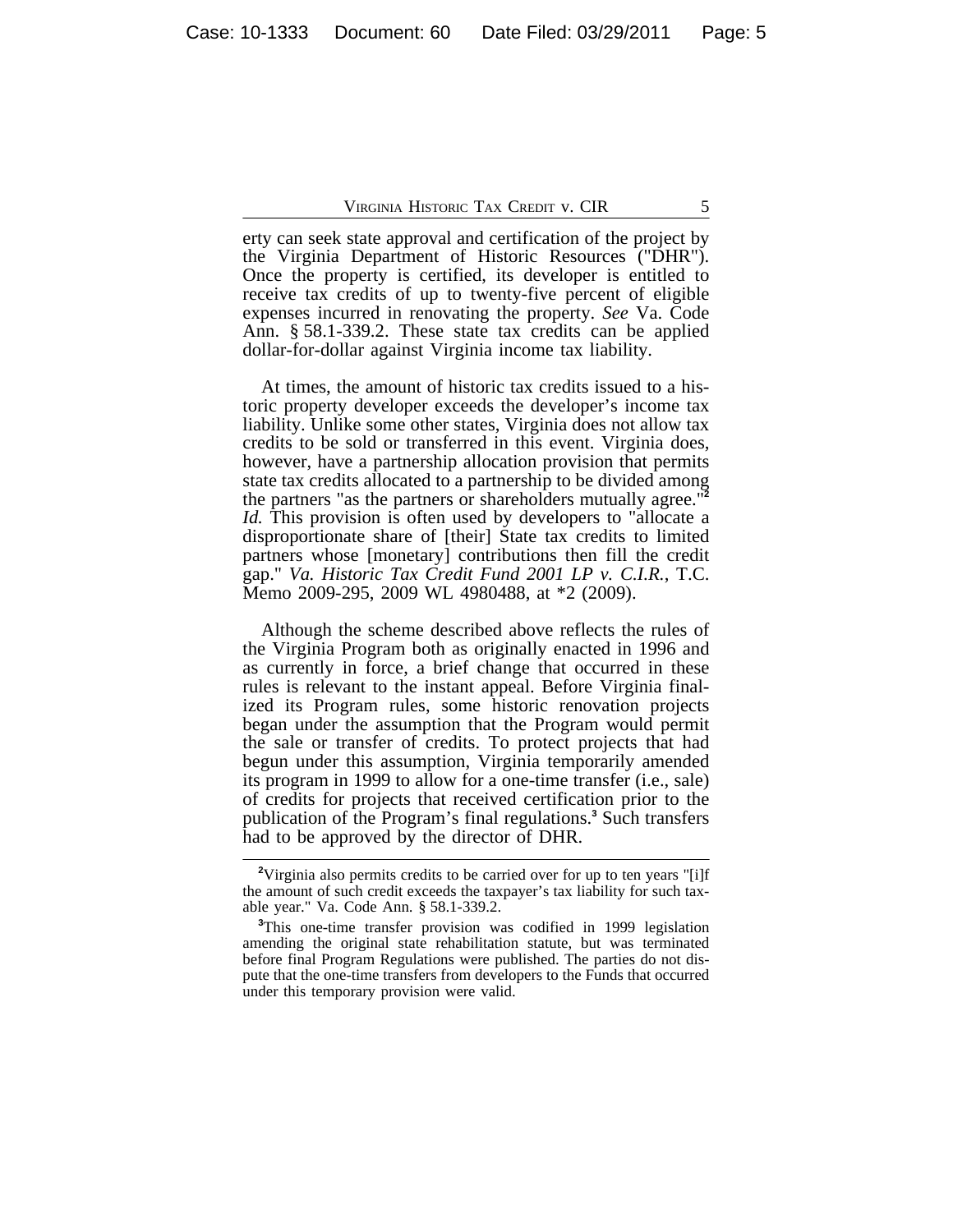#### B.

In 2001, Daniel Gecker ("Gecker"), Robert Miller ("Miller"), and George Brower ("Brower") came together to set up the Funds in question. All three had previously been consultants in the design and implementation of the Virginia Program and were familiar with its workings and limitations. One such limitation was that smaller historic renovation projects were still having difficulty obtaining funding. To address this issue, they structured the Funds as partnerships that investors could join by contributing capital. The Funds would use that capital to partner with historic property developers renovating smaller projects, in exchange for state tax credits.

Gecker, Miller, and Brower became principals of the Funds and designated four linked partnership entities as Fund partners. They named 2001 LLC as the Funds' general partner and tax matters partner, and 2001 LP as the "source partnership" that would partner with historic developers. Gecker and Miller each held a 35% interest in the general partner, 2001 LLC, with Miller's interest held through his wholly owned entity BKM, LLC. Brower held the remaining 30% interest. 2001 LLC became, in turn, the 97% owner of 2001 LP. 2001 LLC also became the 99% owner of two pass-through partners, SCP LLC, and SCP LP, which were lower-tier partnerships.**<sup>4</sup>** SCP LLC and SCP LP were each 1% owners in 2001 LP; the remaining 1% interest in 2001 LP was reserved for sale to investors, as was a 1% interest in SCP LLC and SCP LP.

The Funds began soliciting investors willing to contribute capital to the partnership in exchange for the allocation of state tax credits in late 2001. The precise rates of return offered to investors differed slightly depending on the partnership through which they invested—2001 LP, SCP LLC, or

**<sup>4</sup>**The Tax Court's opinion includes a pictorial representation of the Funds' organization. *See Va. Historic*, 2009 WL 4980488, at \*5.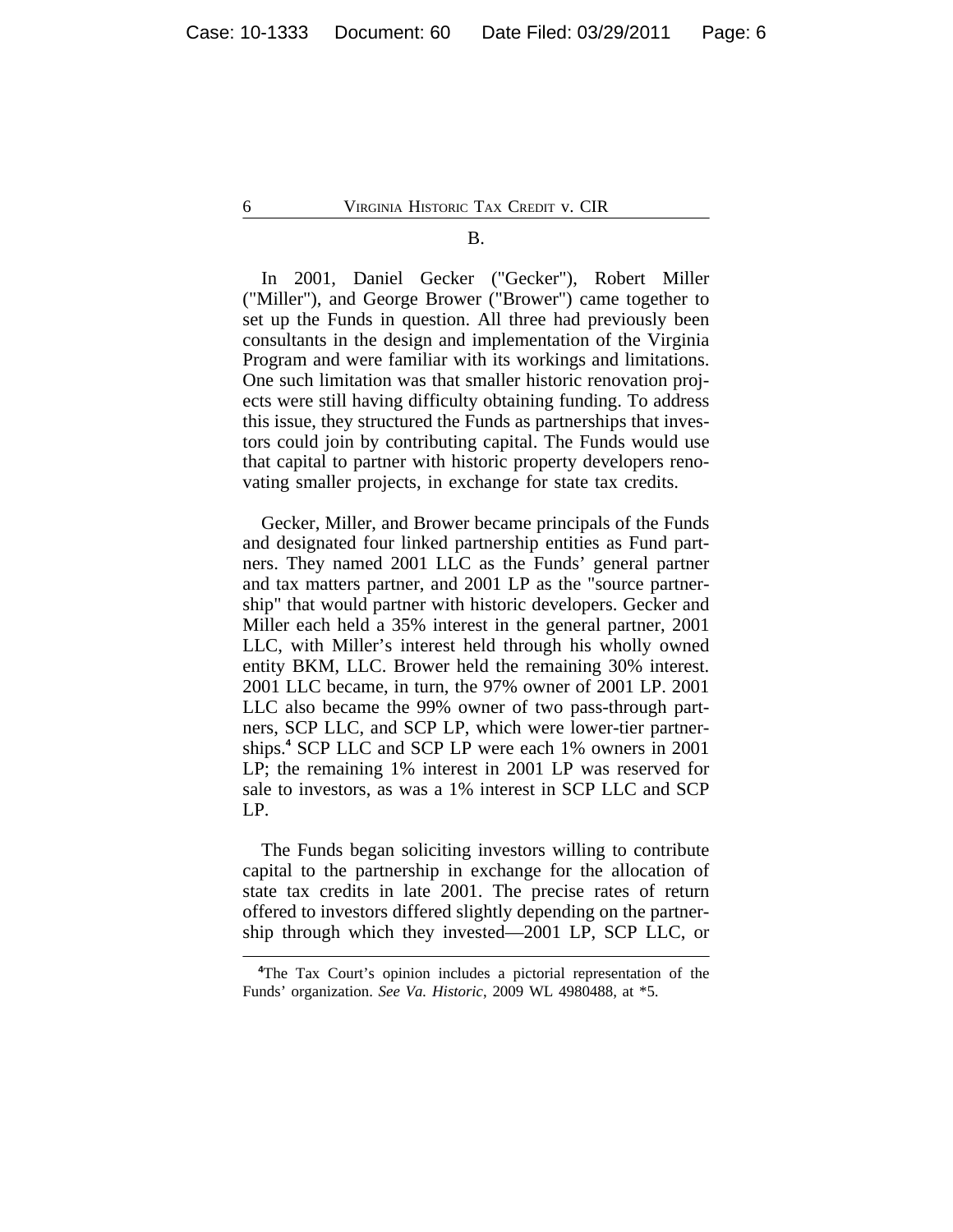SCP LP—but otherwise the arrangements were the same. Each investor was promised a certain amount of tax credits and a limited partnership interest in the Funds in exchange for a capital contribution to the Funds. The lower-tier partnerships passed their capital contributions on to 2001 LP.

Investors received a confidential offering memorandum (the "offering memo") and partnership agreements that set forth their arrangement with the Funds in detail. For every \$.74 - \$.80 contributed by an investor, the Fund would provide the investor with \$1 in tax credits. If such credits could not be obtained, the partnership agreement promised a refund of capital to the investor, "net of expenses." J.A. 438.

The partnership agreement also explained that each investor (or, in the agreement, "Limited Partner") would be given "a percentage participation in the Partnership equal to one percent (1%) multiplied by a fraction the number [sic] of which is the number of units owned by the Limited Partner and denominator of which is the total number of units outstanding." J.A. 438. In practice, however, this complex formula appears not to have been applied: the subscription agreements signed by the investors indicate that most were simply given a .01% interest in the Funds, irrespective of their capital contributions, although some subscription agreements for SCP LP state that a 1% interest was acquired.**<sup>5</sup>** These slight discrepancies were of limited importance, however, as the offering memo explained that investors should expect to receive no material amounts of partnership income or loss.

**<sup>5</sup>**As the Commissioner has pointed out, given that hundreds of investors ultimately signed such agreements, the ownership percentages contained in the subscriptions agreements do not add up to a total 1% interest in each Fund being held by investors, as they should. In any event, the precise ownership interest of each investor is unimportant; what is noteworthy is that the Funds were structured so that the investors owned in total only a 1% interest in each Fund.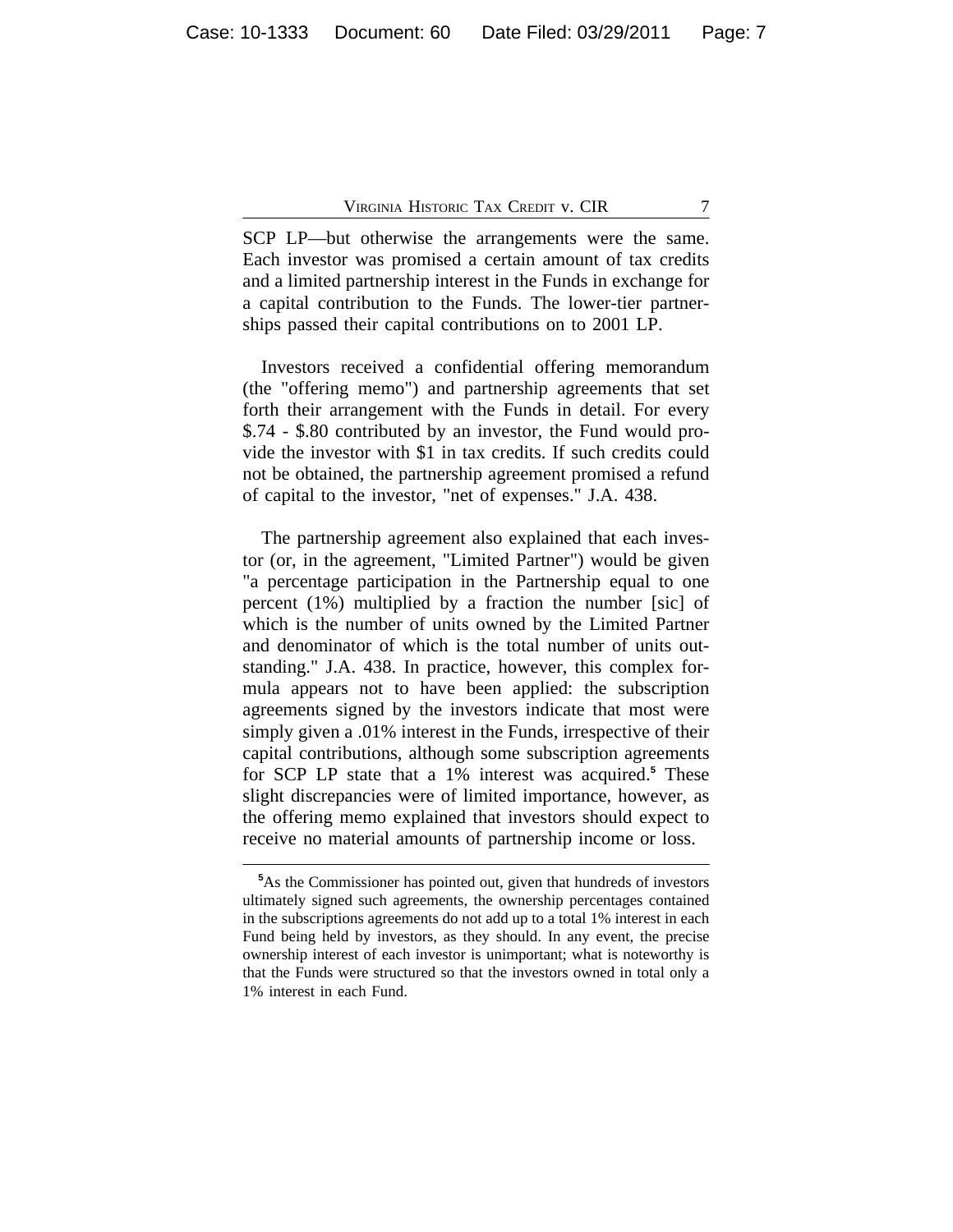The partnership agreement and offering memo also addressed the Funds' plan for partnering with developers. The Funds would become a .01% limited partner in selected historic property development partnerships (termed "Operating Partnerships" in the partnership agreement), and would provide capital contributions in exchange for tax credits. However, the Funds promised not to "make a capital contribution in excess of \$100 to an Operating Partnership until the General Partner has received certification from the [DHR] that the rehabilitation constitutes a qualified rehabilitation and the amount of qualified rehabilitation expenditures paid or incurred by the Operating Partnership." J.A. 438. In other words, the partnership agreement stated that the Funds would invest only in completed projects, thereby eliminating a significant area of risk. In addition, the Funds' agreements with their Operating Partners provided that the Operating Partners would reimburse the Funds in the event that any of their credits could not be delivered or were later revoked by the state. At least some of these agreements were further backed by guarantors.

The offering memo also explained how the Funds would pay their operating expenses. The Operating Partnerships would "make available to the General Partner a total of \$20,000 to pay for the cost of the Partnership's annual accounting expenses and other Partnership operating expenses." J.A. 2073. Should annual expenses be higher than this, the General Partner promised to fund them, explaining that "[a]lthough the General Partner does not have any significant amount of assets, it is not anticipated that the annual operating expenses of the Partnership will be high." *Id.*

Between November 2001 and April 2002, 282 investors signed partnership agreements, subscriptions agreements, and options agreements with the Funds. The source partnership, 2001 LP, obtained 181 investors, while SCP LLC obtained 93 investors and SCP LP obtained eight investors. The subscription agreements specified the dollar amount contributed by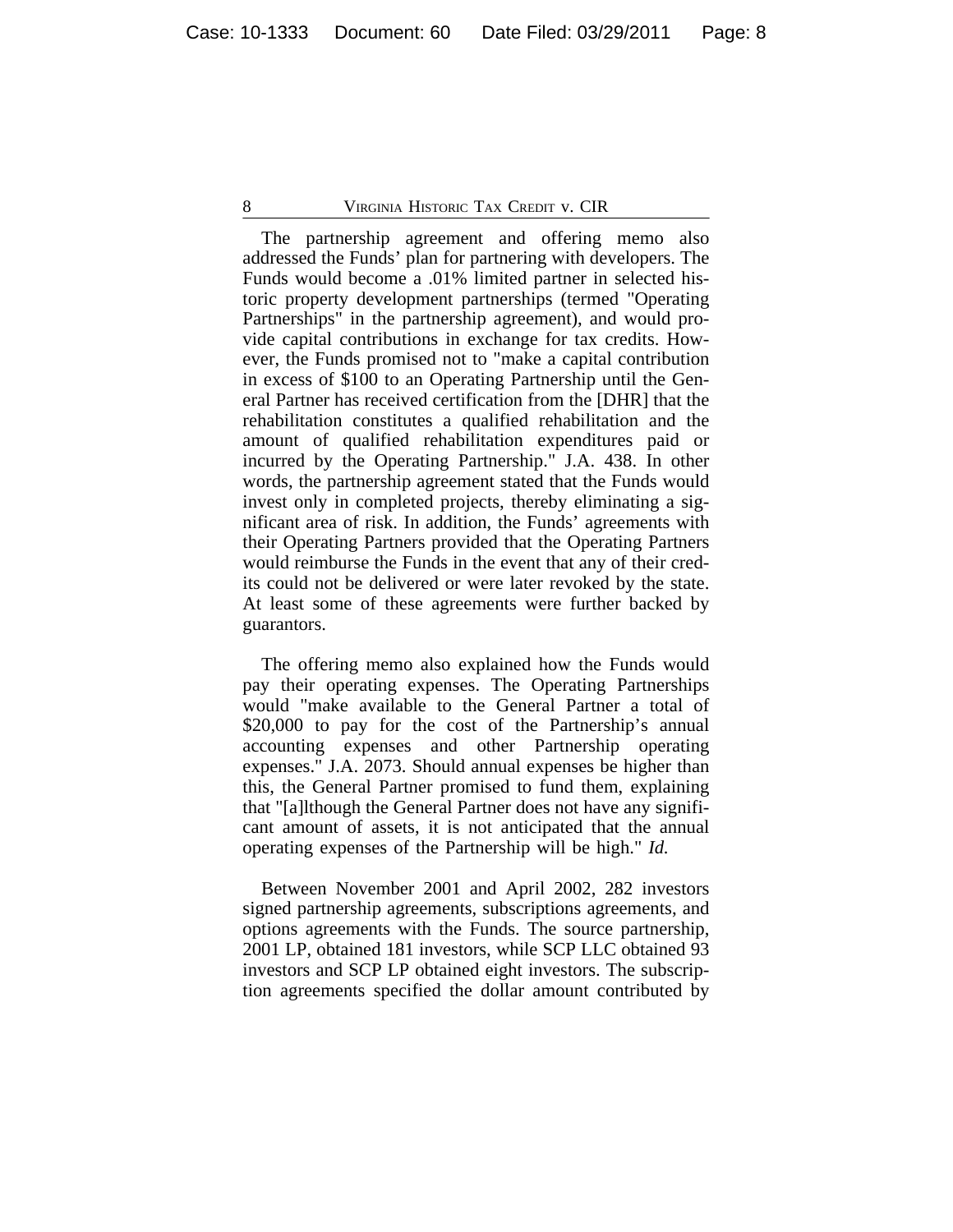each investor, and stated that this amount was paid in exchange for the allocation of a corresponding number of tax credits "*simultaneously* with Investor's admission." *See, e.g.*, J.A. 2086 (emphasis added). The options agreements gave the Funds the sole option to purchase each partner's interest for fair market value during 2002, and assigned to Gecker a limited power of attorney to execute all documents necessary to effectuate these purchases.

In total, the Funds collected \$6.99 million from investors between November 2001 and April 2002. During this same time period, the Fund paid a total of fifteen developers \$5.13 million, at a price of \$.55/\$1 tax credit, to obtain \$9.2 million in historic rehabilitation tax credits. Approximately one-third of these tax credits were purchased from developers under Virginia's one-time transfer provision; the rest were obtained in exchange for capital contributions to Operating Partnerships with which the Fund partnered. In April 2002, the Funds distributed to investors "Schedules K-1"**<sup>6</sup>** designating to each investor his promised amount of tax credits and attaching the DHR Certificates of Rehabilitation from the Funds' Operating Partnerships. J.A. 261-62. However, "[s]pecific credits were not designated as being allocated to any one particular investor . . . ; instead the investors were informed of the amount allocated to them from the pool of credits." J.A. 262. The Funds then exercised their option to buy out all investors in May 2002, paying them each .001 times their contribution for a total buyout cost of approximately \$7,000.

## C.

The instant dispute arose from the way the Funds reported this series of transactions in their federal tax filings. In both their 2001 and 2002 Forms 1065, U.S. Return of Partnership

<sup>&</sup>lt;sup>6</sup>"A Schedule K-1 is used as part of the tax return to report the partner's share of income, credits, deductions and other items resulting from the partnership." *Hansen v. C.I.R.*, 471 F.3d 1021, 1026 n.6 (9th Cir. 2006).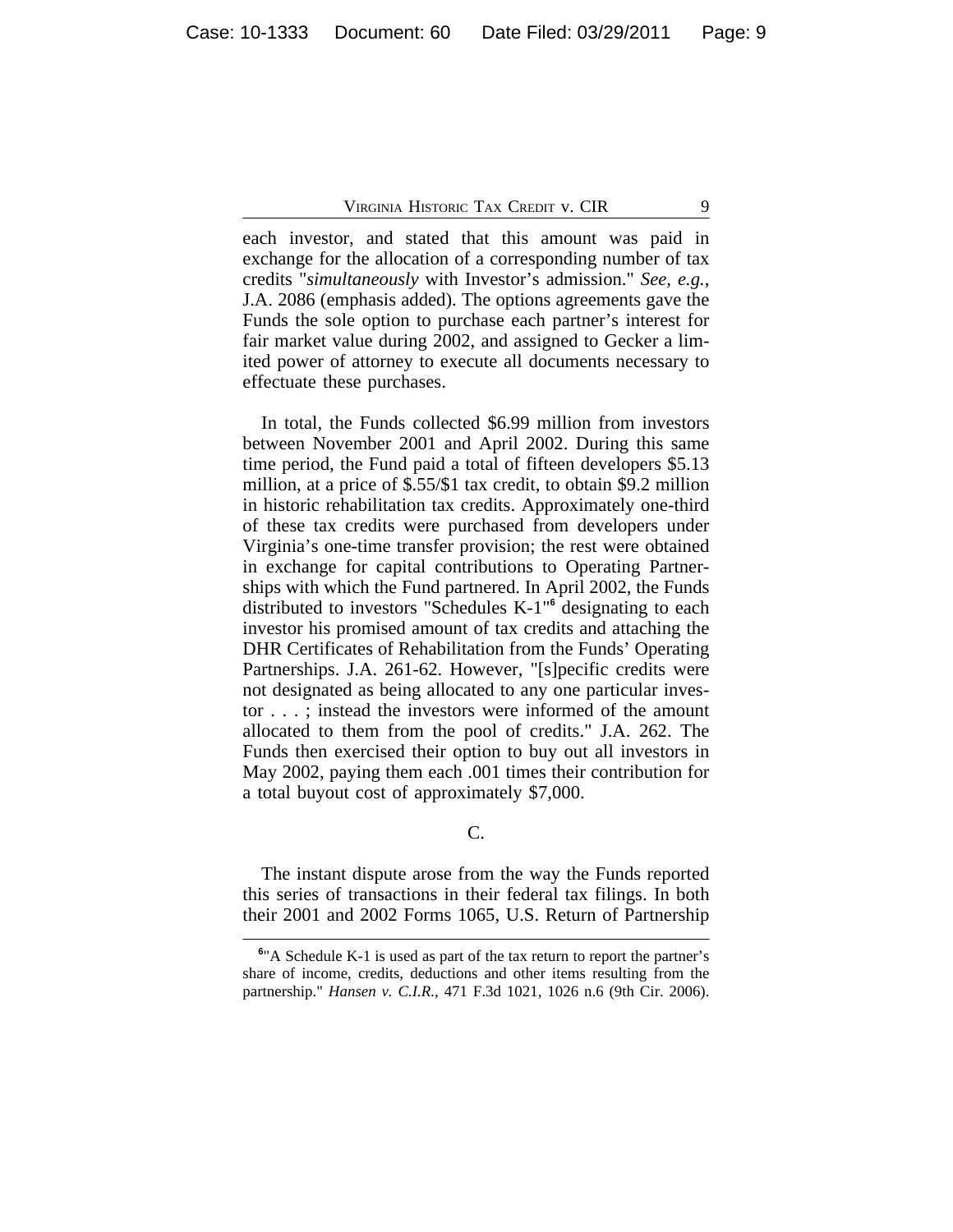Income, the Funds reported the money paid to Operating Partnerships in exchange for tax credits as partnership expenses and reported the investors' contributions to the Funds as nontaxable contributions to capital. The Funds' returns therefore reflected that the Funds sustained a total of \$3.28 million in losses for 2001 and 2002.

The Internal Revenue Service ("IRS") audited the Funds and challenged their characterization of investors' funding as "contributions to capital." Instead, the Commissioner concluded that the investors were not actual partners of the Funds, and that "these investors' capital contributions to the partnership and receipt of the state income tax credits in return was a sale of income tax credits to the investors." J.A. 342. Accordingly, the Commissioner believed that the Funds should have reported the money they received from investors as income.

The IRS issued to the Funds six Final Partnership Administrative Adjustments ("FPAAs"),**<sup>7</sup>** which reflected its contention that investors' contributions should have been reported as income on the Funds' 2001 and 2002 returns. Based on the numbers provided by the Funds in their tax returns, the Commissioner originally calculated that the Funds should have recognized income in the amount of \$4.02 million. The parties have since stipulated that if the Commissioner is correct, the Funds should have reported income of \$1.53 million as a result of investor contributions.**<sup>8</sup>** The parties have also stipu-

<sup>&</sup>lt;sup>7</sup>"[W]hen the IRS disagrees with a partnership's reporting of any partnership item, it must issue a Final Partnership Administrative Adjustment . . . before making any assessments against the partners attributable to such an item." *Marriott Int'l Resorts, L.P. v. United States*, 586 F.3d 962, 964 (Fed. Cir. 2009); *see also* I.R.C. §§ 6223(a)(2), (d)(2), 6225(a).

<sup>&</sup>lt;sup>8</sup>The parties agreed upon this number through the following calculations: The Funds received from investors \$6.99 million in contributions, paid to Developers \$5.13 million, and incurred syndication costs and other commissions of \$330,986, resulting in a net gain of \$1.53 million if the Commissioner prevails in his characterization of the transactions.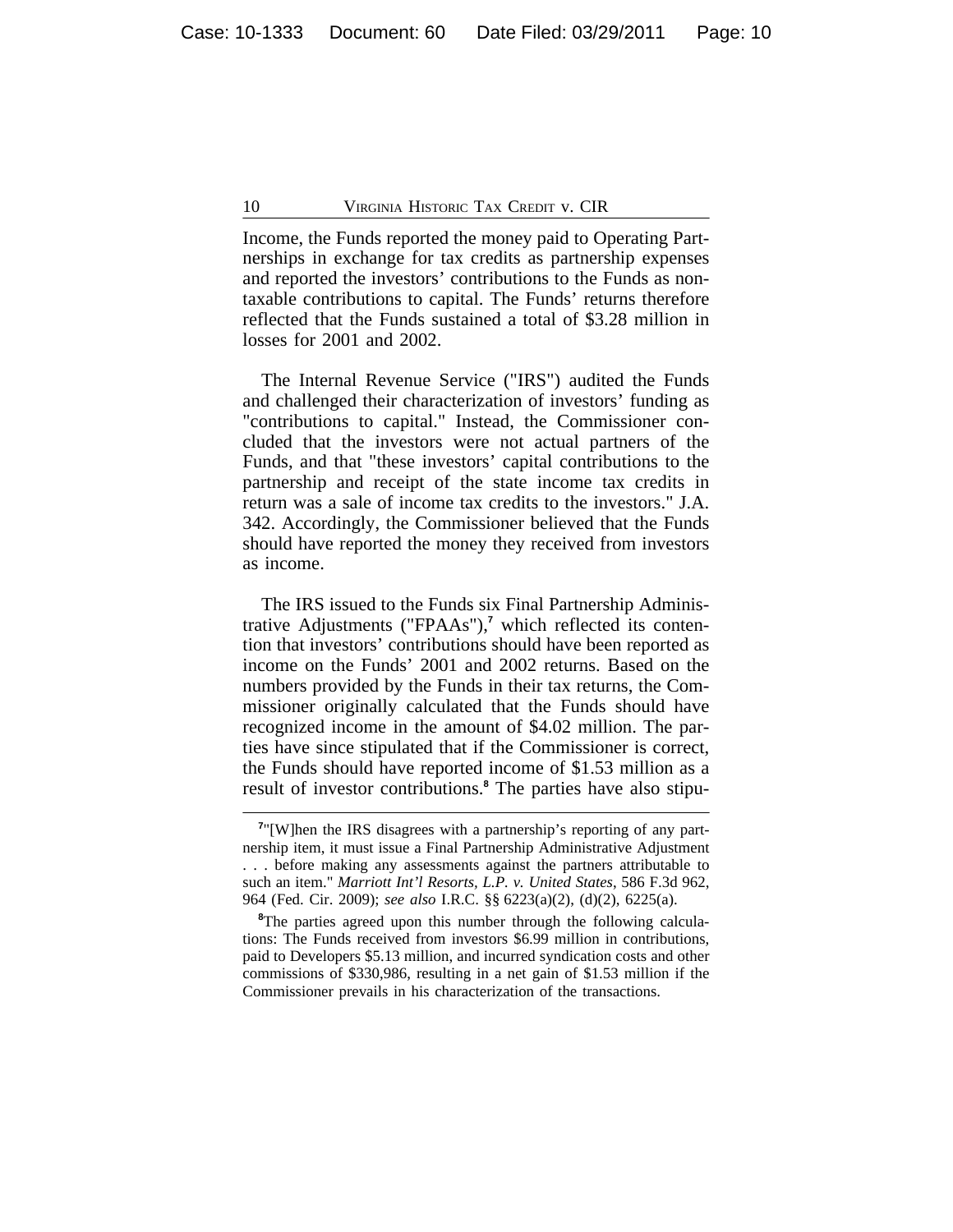lated that although the Commissioner originally challenged both the Funds' 2001 and 2002 returns, if the Commissioner prevails, the gains realized by the Funds will be treated as having occurred in 2002.

D.

The Funds disputed the Commissioner's characterization of their partnership arrangement and timely filed petitions for readjustment of partnership items with the Tax Court pursuant to I.R.C. § 6226(a). At trial, the Commissioner presented two bases for his assertion that the FPAAs were correct: (1) under the substance-over-form doctrine, the investors were not "bona fide" partners in the Funds for federal tax purposes, but instead were mere purchasers; and (2) the transactions between the investors and the partnerships were "disguised sales" under I.R.C. § 707. The Commissioner only needed to establish one basis to prevail.

After trial, the Tax Court issued an opinion rejecting both of the Commissioner's assertions. It first found that the investors were in fact partners for federal tax purposes under the partnership test announced by the Supreme Court in *Commissioner v. Culbertson*, 337 U.S. 733 (1949). The Tax Court reasoned that the partnership agreements, the parties' conduct in their execution, the parties' statements, the testimony of disinterested persons, the relationship of the parties, and the control of income and purposes for which it was used all pointed to a conclusion that the investors and the Funds fully intended to enter into a partnership arrangement.

The Tax Court further found that the substance-over-form doctrine did not dictate that the partnership arrangement between the investors and the Funds was not bona fide. It found that investors' contributions did not reflect merely the purchase price of credits; instead, "the contributions were pooled to facilitate investment in the developer partnerships, to purchase additional credits under the one-time transfer pro-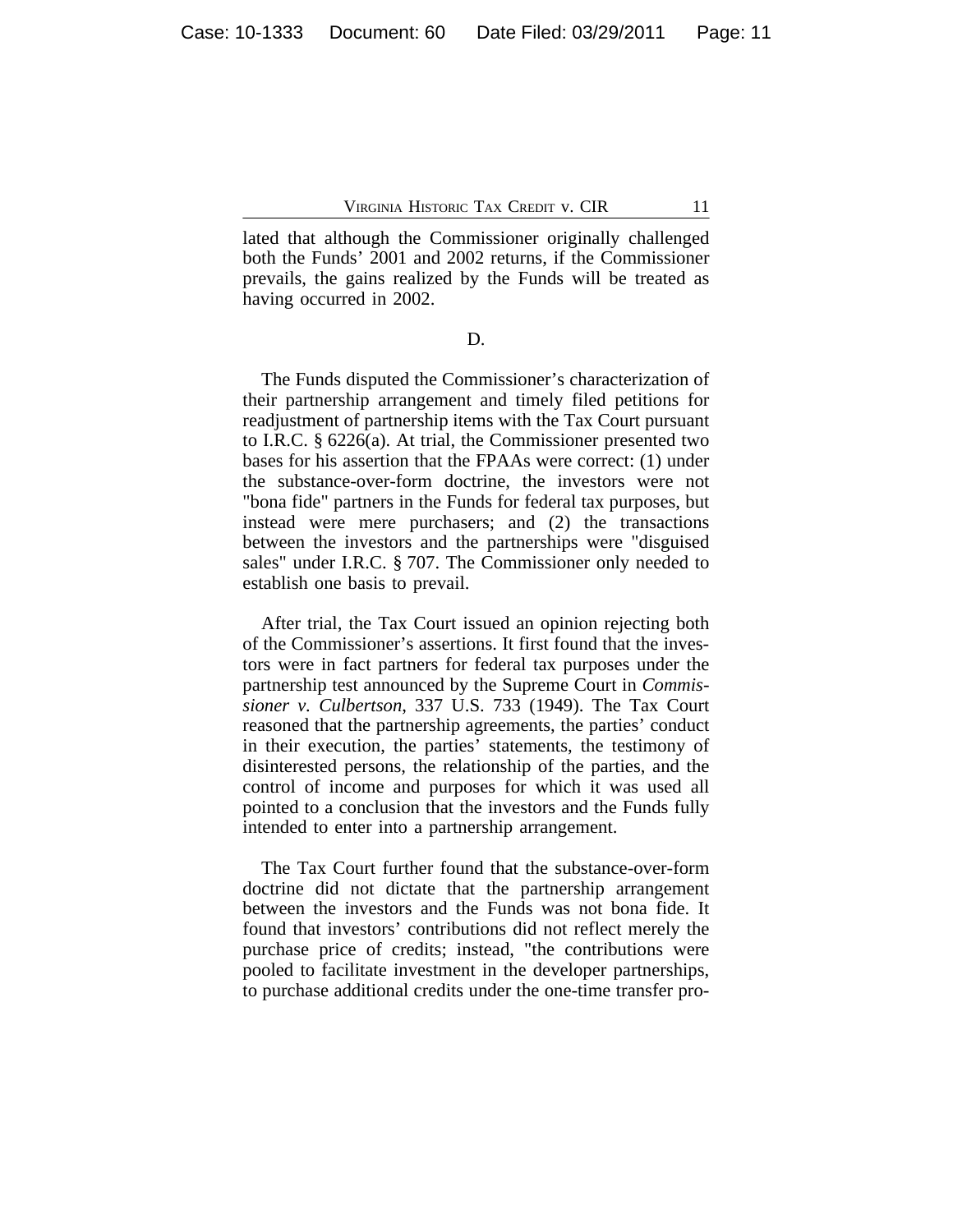vision . . . , to cover the expenses of the partnerships, to insure against the risks of the partnerships, and to provide capital for successor entities . . . ." *Va. Historic*, 2009 WL 4980488, at \*14. The Tax Court also found that investors bore sufficient risk to make them partners, including the risks that developers might not provide the promised tax credits or that the credits might be revoked. The Tax Court acknowledged that "investors received assurance that their contributions would be refunded" if the tax credits were not received or were revoked, but found this assurance counteracted by the lack of a guarantee "that the resources would remain available in the source partnership to do so." *Id.*

The Tax Court also rejected the Commissioner's argument that the transactions between the investors and the Funds were "disguised sales" under I.R.C.  $\S 707$ . Section  $707(a)(2)(B)$ allows the Commissioner to treat a transaction that occurs between a partner and his partnership as though it occurred "between the partnership and one who is not a partner" if the partner transfers money to the partnership in exchange for "a related direct or indirect transfer of money or other property by the partnership to such partner," such that the transaction is "properly characterized as a sale or exchange." The Tax Court found that although such transactions are "presumed sales" when they occur within two years of one another, the transactions here were not disguised sales because the transactions were "not simultaneous" and the investors faced "entrepreneurial risks" in the partnership. T.C. Memo 2009-295, at \*16. This appeal followed.

II.

On appeal, the Commissioner makes the same two arguments he made before the Tax Court: that the investors were not bona fide partners of the Funds, and that even if they were, the transactions between the investors and the Funds should nevertheless be classified as sales for federal tax purposes under the relevant Code provisions and regulations.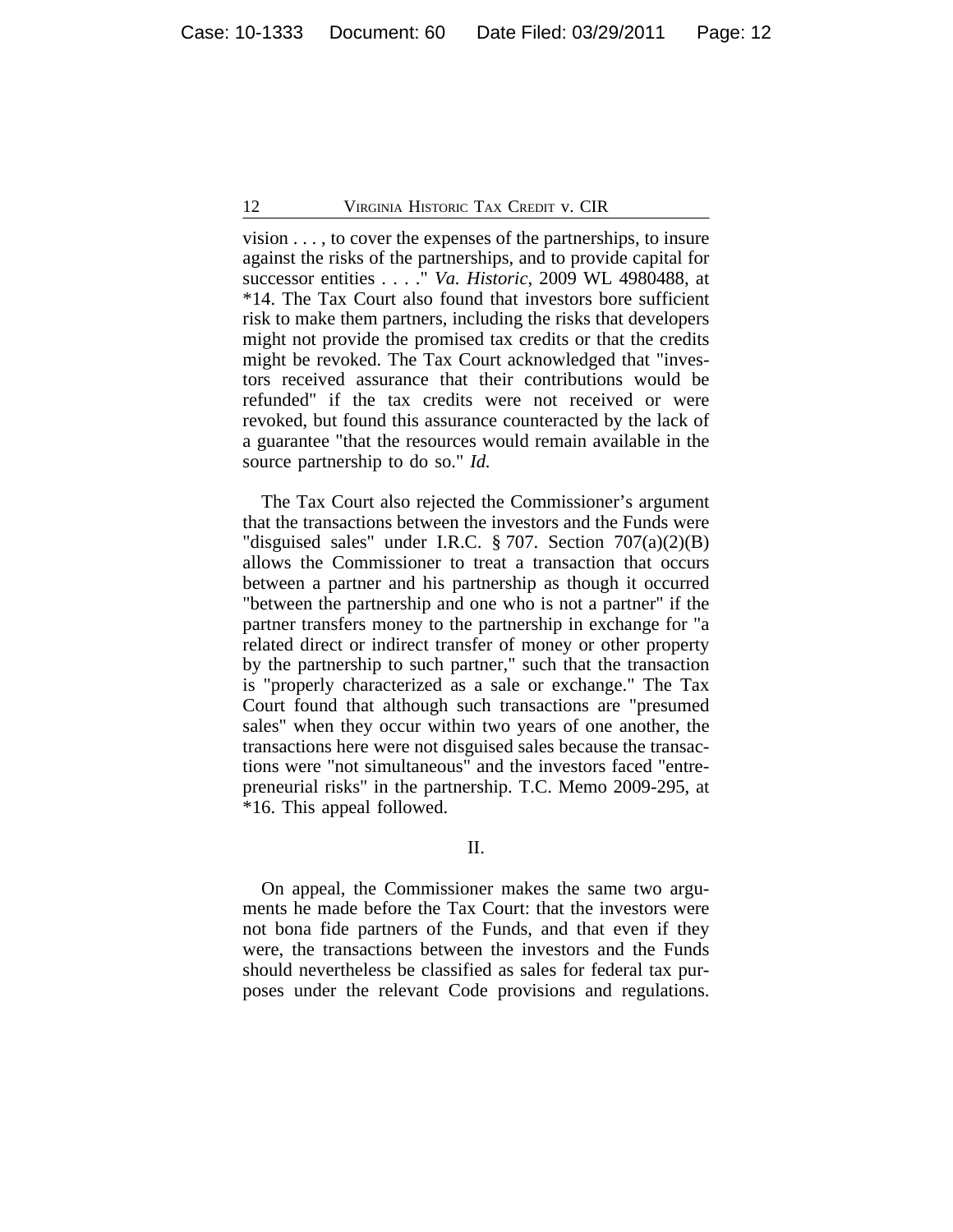Assuming, without deciding, that a "bona fide" partnership existed, we nevertheless find that the Commissioner properly recharacterized the transactions at issue as "sales" under I.R.C. § 707.**<sup>9</sup>**

In the sections that follow, we first set forth the rules and regulations governing the question of when a purported partnership transfer should be reclassified as a sale. Normally, we would then proceed to consider our standard of review and whether the transactions at issue should be reclassified under these rules. However, the Funds make a preliminary argument that their transactions should not be analyzed under these rules because no transfer of "property" occurred between the Funds and their investors. Accordingly, we address this argument before turning to the appropriate standard of review and consideration of the relevant criteria to determine whether a "disguised sale" occurred here.

A.

A partnership is not itself liable for the payment of income taxes; instead, partnerships operate as "pass-through" entities and each partner must pay taxes on his or her allocated share of the partnership's income or loss.**<sup>10</sup>** *See* I.R.C. §§ 701, 702;

<sup>&</sup>lt;sup>9</sup>The Department of the Treasury specifically contemplates that its regulations regarding disguised sales can be applied *before* it is determined whether a valid partnership exists. *See* Treas. Reg. § 1.707-3 (1992) ("If a person purports to transfer property to a partnership in a capacity as a partner, the rules of this section apply for purposes of determining whether the property was transferred in a disguised sale, *even if it is determined after the application of the rules of this section that such person is not a partner*." (emphasis added)).

**<sup>10</sup>**This allocation from the partnership to each partner occurs in accordance with the partnership agreement and is reported on a Schedule K-1. *See* I.R.C. § 704; *Salman Ranch Ltd. v. United States*, 573 F.3d 1362, 1365 n.4 (Fed. Cir. 2009). Each partner's individual taxes must reflect the same allocations that are reported on this schedule. *See Salman Ranch*, 573 F.3d at 1365 n.4.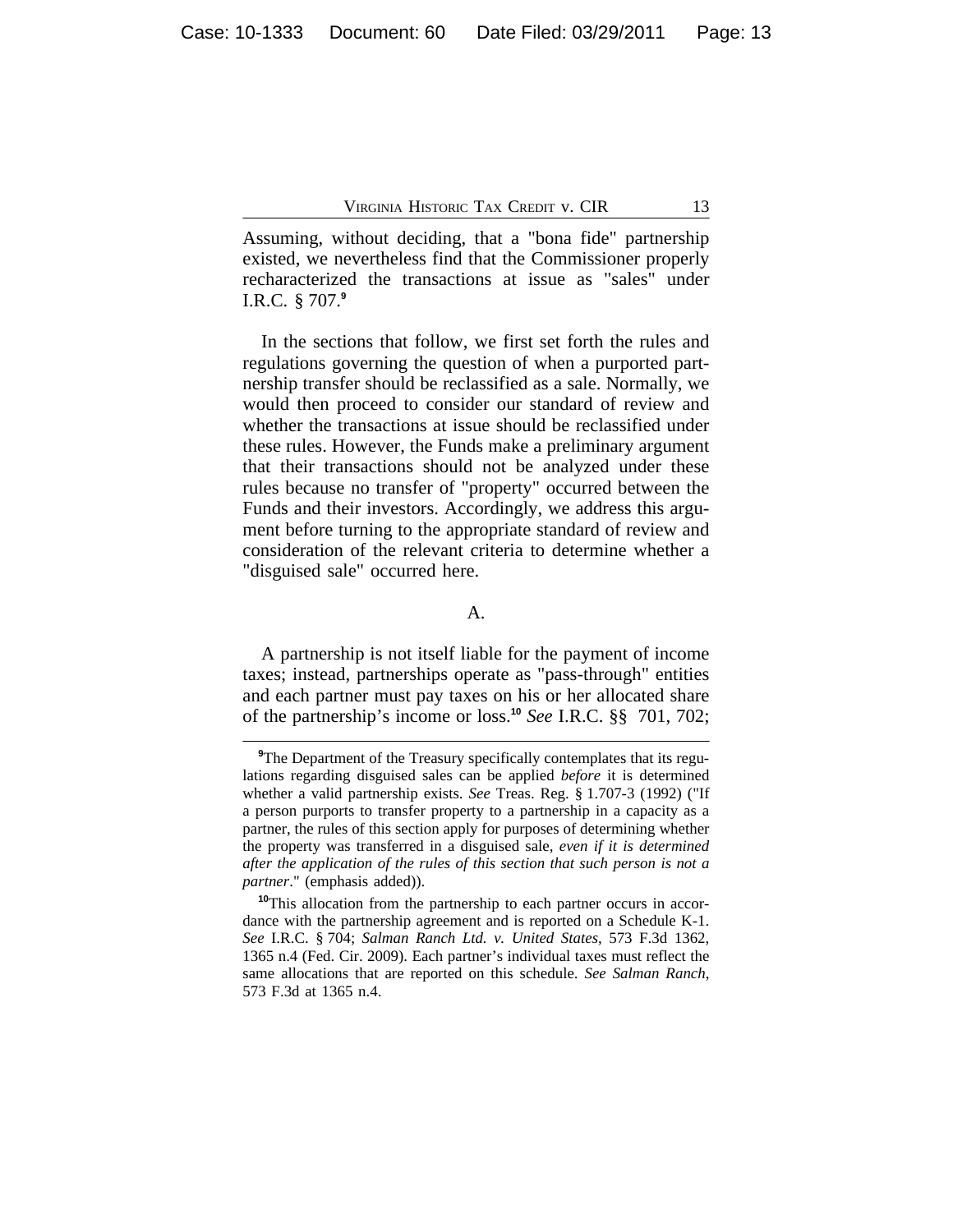*Hillman v. I.R.S.*, 250 F.3d 228, 230 (4th Cir. 2001); *see also Salman Ranch Ltd. v. United States*, 573 F.3d 1362, 1365 (Fed. Cir. 2009). "However, each year a partnership must file an information return (IRS Form 1065) reporting items of gross income and allowable deductions." *Salman Ranch*, 573 F.3d at 1365 n.4 (citing I.R.C. § 6031(a)). Items that must be reported include "gains and losses from sales or exchanges of capital assets." I.R.C. § 702. But I.R.C. § 721 provides that "[n]o gain or loss shall be recognized to a partnership or to any of its partners in the case of a contribution of property to the partnership in exchange for an interest in the partnership." Similarly, "[n]o gain or loss shall be recognized to a partnership on a distribution to a partner of property, including money." *Id.* § 731(b). In other words, whereas a partnership must report any proceeds received from the sale of its assets as taxable income, partners' contributions to capital and a partnership's distributions to partners are tax-free.

These rules have been recognized as susceptible to manipulation by persons wishing to shield transactions that are more accurately characterized as sales from their proper tax consequences. *See, e.g.*, *Otey v. C.I.R.*, 70 T.C. 312, 317 (1978); *Campbell v. C.I.R.*, 943 F.2d 815, 822 (8th Cir. 1991); *see also* Staff of Joint Comm. on Tax'n, 98th Cong., 2d Sess., General Explanation of the Revenue Provisions of the Deficit Reduction Act of 1984, at 225 (1985) ("Joint Comm. Report") (expressing Congress's concern that "partnerships had been used effectively to circumvent the requirement to capitalize certain expenses"). To guard against this problem, the Tax Code "recognizes that in some cases partners do not deal with a partnership in their capacity as partners." *Otey*, 70 T.C. at 317. Specifically, I.R.C. § 707 "prevents use of the partnership provisions to render nontaxable what would in substance have been a taxable exchange if it had not been 'run through' the partnership." *Id.*

Section 707, as strengthened by Congress in 1984,**11** pro-

**<sup>11</sup>**In the late 1970s, it became apparent that the then-current version of § 707 did not go far enough in allowing the IRS flexibility to reclassify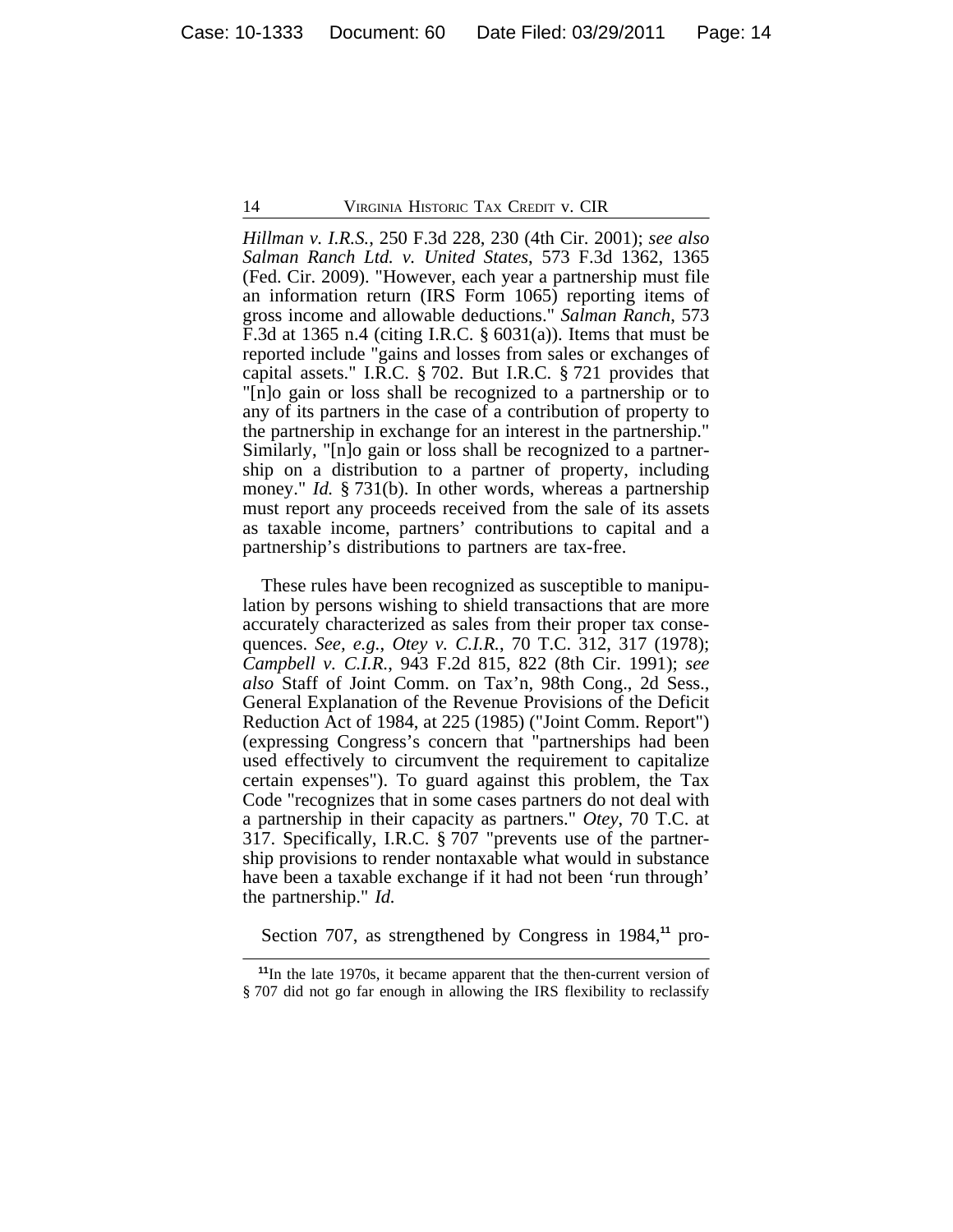vides that "[i]f a partner engages in a transaction with a partnership other than in his capacity as a member of such partnership, the transaction shall, except as otherwise provided in this section, be considered as occurring between the partnership and one who is not a partner." I.R.C.  $\S 707(a)(1)$ . Non-partnership-capacity transactions include the situation where:

(i) there is a direct or indirect transfer of money or other property by a partner to a partnership,

(ii) there is a related direct or indirect transfer of money or other property by the partnership to such partner (or another partner), and

(iii) the transfers described in clauses (i) and (ii), when viewed together, are properly characterized as a sale or exchange of property[.]

§ 707(a)(2)(B). Such a transaction, in which a "partner contributes property to a partnership and soon thereafter receives a distribution of money or other consideration from the partnership," is often referred to as a "disguised sale." *Canal Corp. v. C.I.R.*, 135 T.C. No. 9, 2010 WL 3064428, at \*8 (Aug. 5, 2010); *see also* Treas. Reg. § 1.707-3.

Treasury Regulations clarify which partnership transfers should be "properly characterized as a sale or exchange of property" under § 707(a)(2). *See* Treas. Reg. § 1.707-3. Section 1.707-3 applies, by its terms, to transfers of property *to* a partnership in exchange for money *from* the partnership—in

improperly labeled partnership items. *See* Joint Comm. Report at 225. Congress therefore revised the provision in 1984 by adding to § 707(a) the current detailed provisions regarding when a transaction should be considered to have occurred outside of the partnership capacity. *See* Deficit Reduction Act of 1984, Pub. L. No. 98-369, § 73, 98 Stat. 494, 591 (1984).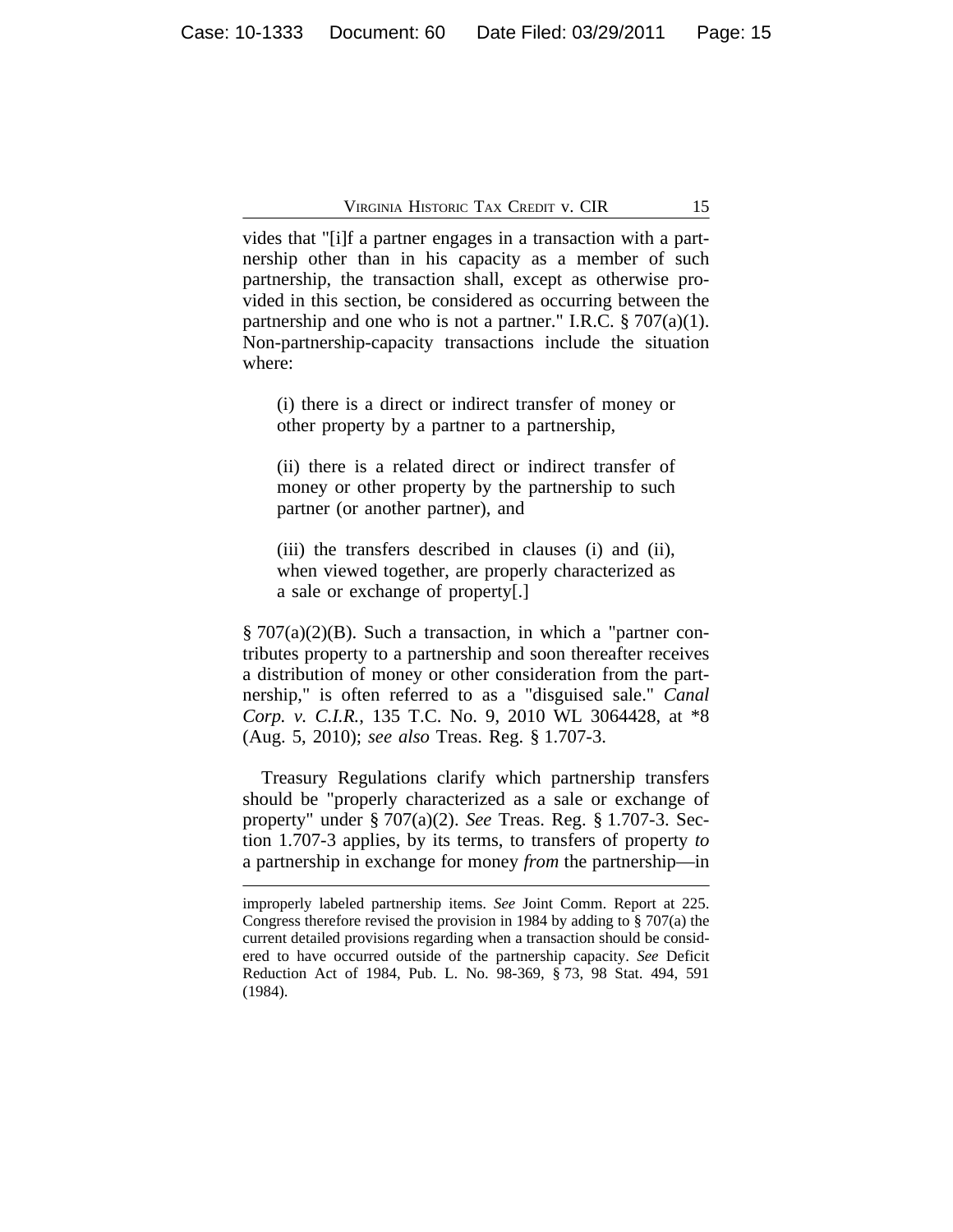other words, the reverse of what occurred here. However, § 1.707-6 specifies:

Rules similar to those provided in § 1.707-3 apply in determining whether a transfer of property by a partnership to a partner and one or more transfers of money or other consideration by that partner to the partnership are treated as a sale of property, in whole or in part, to the partner.

*Id.* § 1.707-6(a). Accordingly, we look to § 1.707-3 to determine whether the transfers disputed here have the characteristics of a sale.

Section 1.707-3 calls for an evaluation of "all the facts and circumstances" surrounding the transaction to determine whether

(i) The transfer of money or other consideration would not have been made *but for* the transfer of property; and

(ii) In cases in which the transfers are not made simultaneously, the subsequent transfer is not dependent on the entrepreneurial risks of partnership operations.

*Id.* § 1.707-3(b)(1) (emphasis added). It goes on to list ten factors, five of which are of particular relevance here, to be taken into consideration:

(i) That the timing and amount of a subsequent transfer are determinable with reasonable certainty at the time of an earlier transfer;

(ii) That the transferor has a legally enforceable right to the subsequent transfer;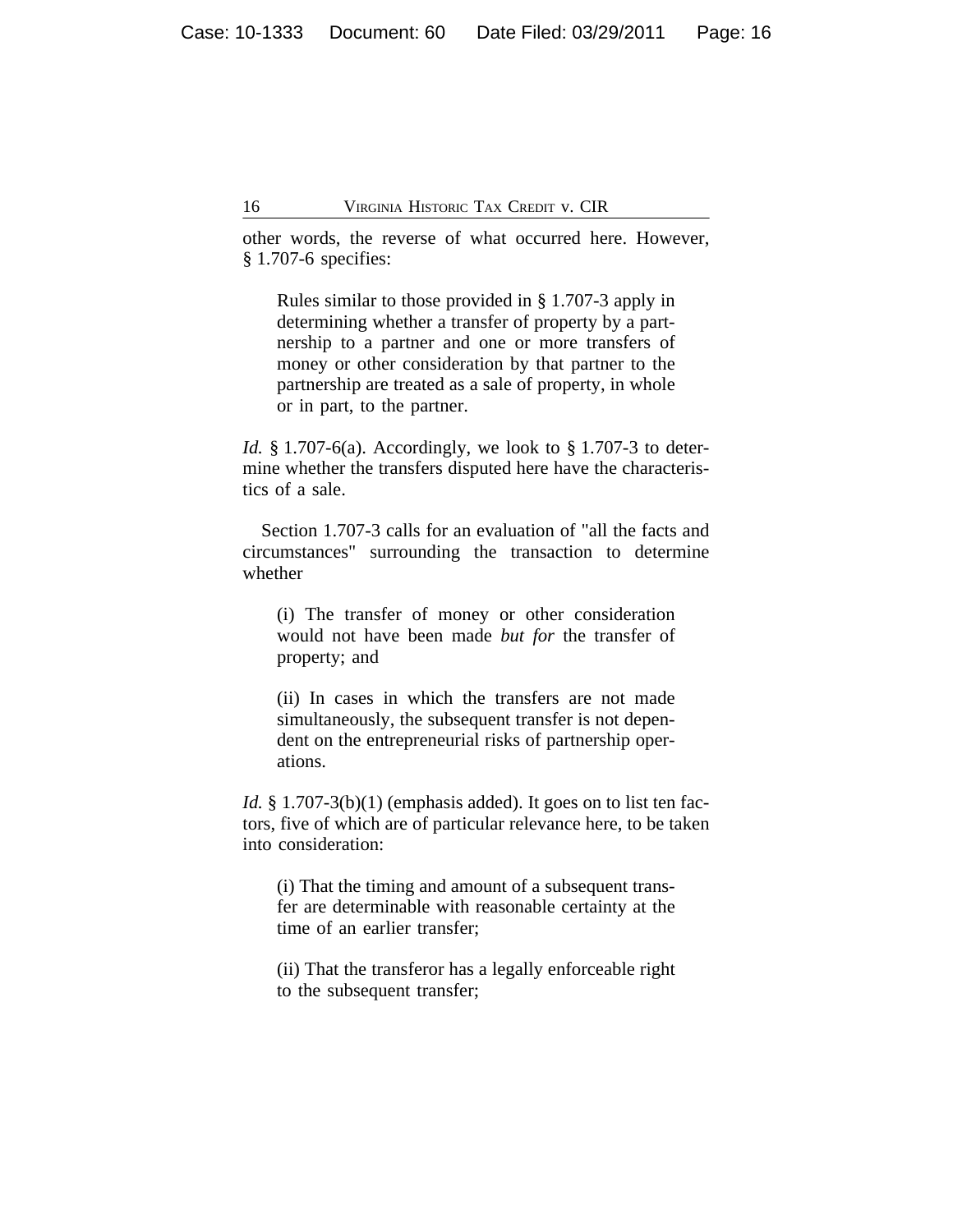(iii) That the partner's right to receive the transfer of money or other consideration is secured in any manner, taking into account the period during which it is secured;

. . .

(ix) That the transfer of money or other consideration by the partnership to the partner is disproportionately large in relationship to the partner's general and continuing interest in partnership profits; and

(x) That the partner has no obligation to return or repay the money or other consideration to the partnership, or has such an obligation but it is likely to become due at such a distant point in the future that the present value of that obligation is small in relation to the amount of money or other consideration transferred by the partnership to the partner.

*Id.* § 1.707-3(b)(2).**<sup>12</sup>**

Significantly here, § 1.707-3 also sets forth a presumption that all transfers "made within two years" of each other are sales, "unless the facts and circumstances clearly establish that the transfers do not constitute a sale." *Id.* § 1.707-3(c). This presumption places a high burden on the partnership to establish the validity of any suspect partnership transfers. *See* Treatment of Transactions Between Partners and Partnerships, 57 Fed. Reg. 44974, 44975 (Sept. 30, 1992) (explaining that this presumption is included in the regulations "to establish which party has the burden of going forward in litigation").

**<sup>12</sup>**The additional factors include consideration of lending obligations, debt obligations, the amount of liquid partnership assets, whether other persons were "legally obligated to make contributions to the partnership in order to permit the partnership to make the transfer," and whether the transactions were structured "to effect an exchange of the burdens and benefits of ownership of property." *See* Treas. Reg. § 1.707-3(b)(2).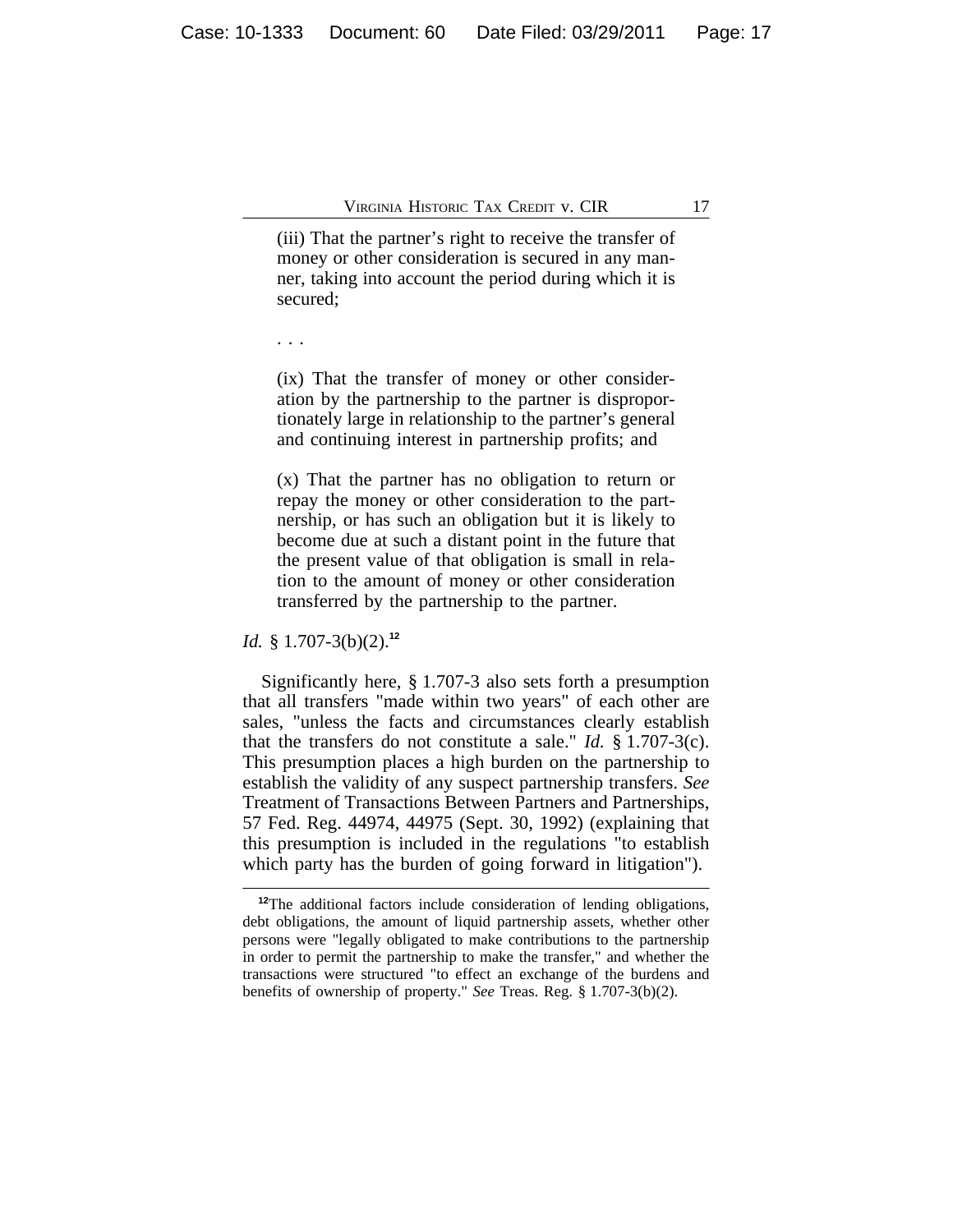#### B.

The Funds argue that § 707 cannot be applied to recharacterize their transactions with investors because these transactions did not involve an exchange of money for "property."**<sup>13</sup>** Specifically, they argue that Virginia's historic rehabilitation tax credits are not "property" because they are nontransferable and non-heritable under state law. There was thus, they argue, no "transfer of money or other property" from the Funds to the investors. *See* I.R.C. § 707(a)(2)(B)(ii). Because of its reliance on a finding of entrepreneurial risk, the Tax Court found it unnecessary to reach this issue. *See Va. Historic*, 2009 WL 4980488, at \*15 n.14. Finding it necessary to our § 707 analysis, however, we consider it for the first time on appeal.

The Internal Revenue Code does not define "property" as the term is used in § 707, and so we must go beyond the bounds of the statute to determine whether Virginia tax credits count as such. This determination is a hybrid federal and state law question. *See United States v. Craft*, 535 U.S. 274, 278 (2002); *see also Drye v. United States*, 528 U.S. 49, 57 (1999). *Craft* succinctly explained the dual roles of state and federal law in determining whether a particular item or arrangement constitutes property for purposes of federal tax law:

A common idiom describes property as a "bundle of

**<sup>13</sup>**Appellees also argue that because the partners were acting in their capacity as partners, and because credits were "allocated" to partners rather than transferred, there cannot be a § 707 violation here. But this argument is tautological: the test developed in I.R.C. § 707 and Treas. Reg. § 1.707-3 is designed to *evaluate* whether partners are acting in their partnership capacity when "allocating" property. Thus, the only way we can determine whether the Funds and their investors were acting in their capacity as partners during these transactions is to consider the "facts and circumstances" of the transactions as instructed by I.R.C. § 707 and Treas. Reg. § 1.707-3.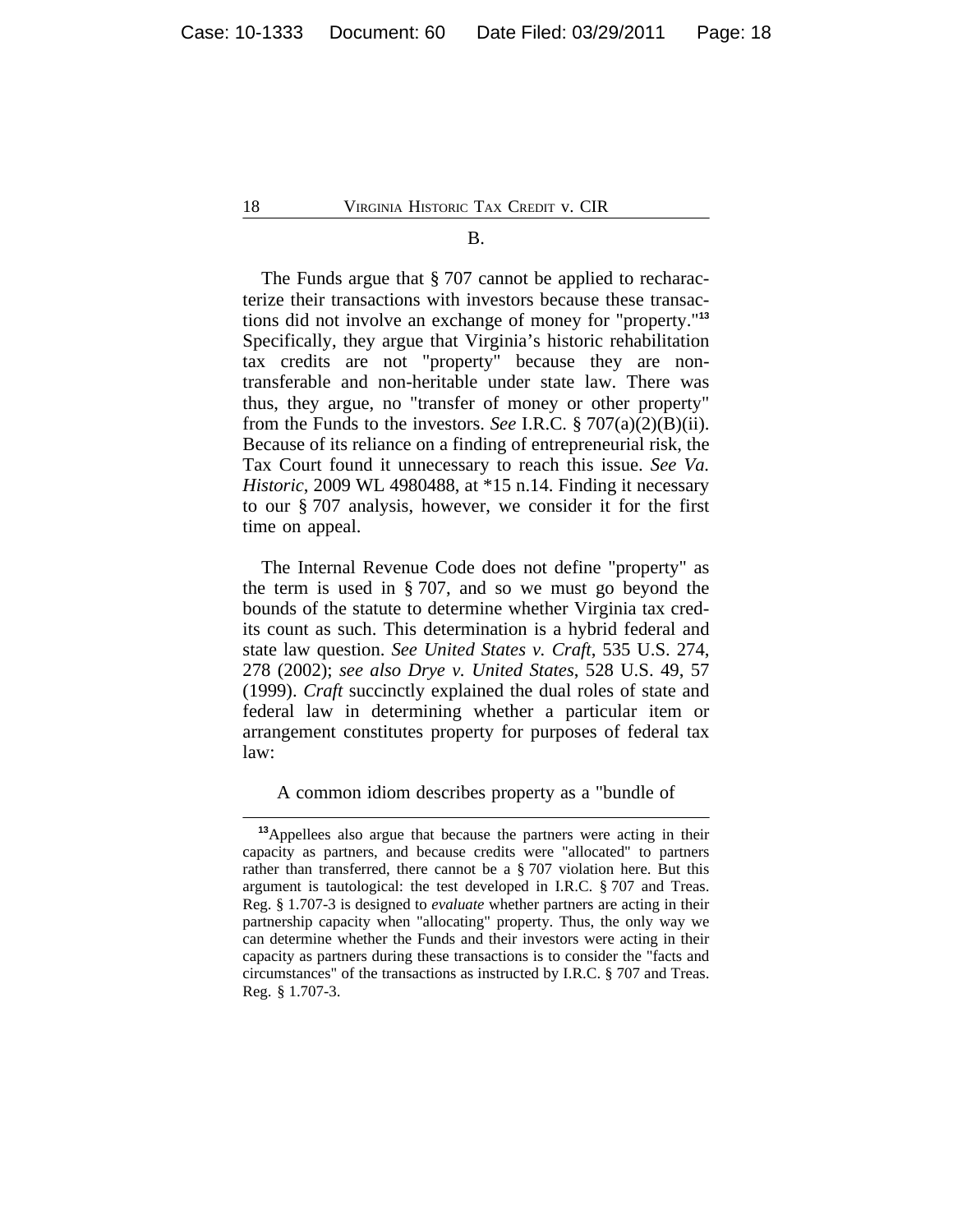sticks"—a collection of individual rights which, in certain combinations, constitute property. State law determines only which sticks are in a person's bundle. Whether those sticks qualify as "property" for purposes of the federal tax lien statute is a question of federal law.

*Craft*, 535 U.S. at 278-79. Although *Craft* examined the characterization of property for purposes of the federal tax lien statute, I.R.C. § 6321, we believe the same basic analysis adheres in determining whether a particular "bundle of sticks" constitutes property for purposes of I.R.C. § 707.**<sup>14</sup>**

Accordingly, to determine whether Virginia's historic rehabilitation tax credits are "property" for federal tax purposes, we ask whether they embody "some of the most essential property rights." *Id.* at 283. In particular, the Supreme Court in *Craft* identified the "right to use the property, to receive income produced by it, and to exclude others from it," as fundamental property rights. *Id.* Similarly, in *Drye*, the Supreme Court placed primary emphasis on the "breadth of the control the taxpayer could exercise over the property" and whether the right in question was "valuable." (internal marks and quotations omitted). 528 U.S. at 60-61. *Drye* noted that transferability, although not essential, is also a relevant factor. *See id.* at 60 n.7.

**<sup>14</sup>**Other circuits have extended the *Craft* analysis beyond I.R.C. § 6321. For example, in *In re Greene*, 583 F.3d 614, 620 (9th Cir. 2009), the Ninth Circuit followed the Fifth Circuit in applying this same analysis to determine whether a certain declaration qualified as "'any amount of interest that was acquired' within the compass of Section  $522(p)$ " of the Bankruptcy Code. We recognize that I.R.C. § 6321 has been interpreted as establishing a particularly expansive definition of "property," *see Drye*, 528 U.S. at 56, and that perhaps § 707 is not intended to reach quite so broadly. However, although there might be some variation between the two sections' definitions of property, this variation is not relevant to the instant appeal. On these facts, it is clear that the Funds' exchange of tax credits for money was a transfer of "property" as the term is used in either section.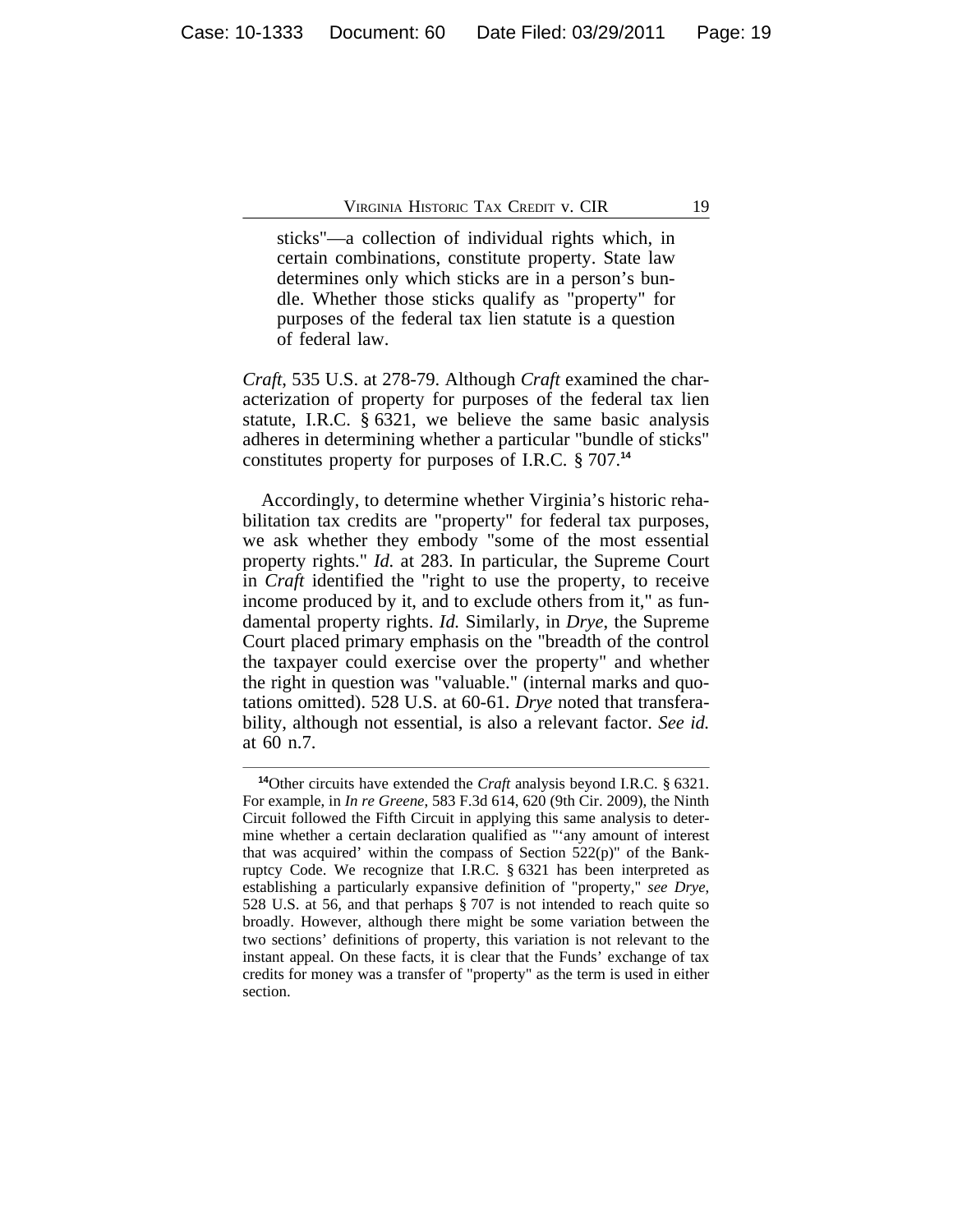Applying these factors to the instant case, we find that the transfer of tax credits from the Funds to investors under the circumstances presented here constituted a transfer of "property."**<sup>15</sup>** It is clear on these facts that the Funds' tax credits were both "valuable" and imbued with "some of the most essential property rights." *See Craft*, 535 U.S. at 283; *Drye*, 528 U.S. at 60. That the Funds' tax credits had pecuniary value is evidenced by the fact that the Funds used the credits to induce investors to contribute money.**16** Additionally, the Funds exercised proprietary control over the tax credits: once the historic developers allocated to the Funds the rights to use or distribute these credits, the Funds could exclude others from utiliz-

<sup>&</sup>lt;sup>15</sup>It bears emphasizing that we are not deciding whether tax credits always constitute "property" in the abstract. Rather, we are asked to decide only whether the transfer of tax credits acquired by a non-developer partnership to investors in exchange for money constituted "a transfer of property" for purposes of § 707. *See Charley v. C.I.R.*, 91 F.3d 72, 74 (9th Cir. 1996) (finding that even though frequent flyer miles may not be "gross income" in the abstract, a taxpayer who arranged what was in essence a "sale" of his miles to his employer was liable for the income received from transferring these miles); *cf. United States v. Griffin*, 324 F.3d 330, 354-55 (5th Cir. 2003) (finding that as-of-yet unissued historic development tax credits were not property when they were in a state agency's possession, even though the tax credits took on property attributes after they were distributed to historic developers).

**<sup>16</sup>**The Funds point to the Supreme Court's decision in *Randall v. Loftsgarden*, 478 U.S. 647 (1986) to argue the contrary—that these tax credits did not have any value in themselves. *Randall* is readily distinguishable, however, because it considered whether the receipt of tax credits was itself the receipt of "income," finding quite logically that it was not, as it would defeat the purpose of a tax credit if the credit had to be reported as income before it could be used to offset income. *See id.* at 657 ("Unlike payments in cash or property received by virtue of ownership of a security . . . the 'receipt' of tax deductions or credits is not itself a taxable event, for the investor has received no money or other 'income' within the meaning of the Internal Revenue Code."). As we have explained, we are not asked in this case to decide whether tax credits *in general* constitute "property" or "income." Instead, we are asked only to determine whether a party's decision to exchange its tax credits for money, rather than utilize them, means that the "payment in cash" the party receives should be categorized as "income."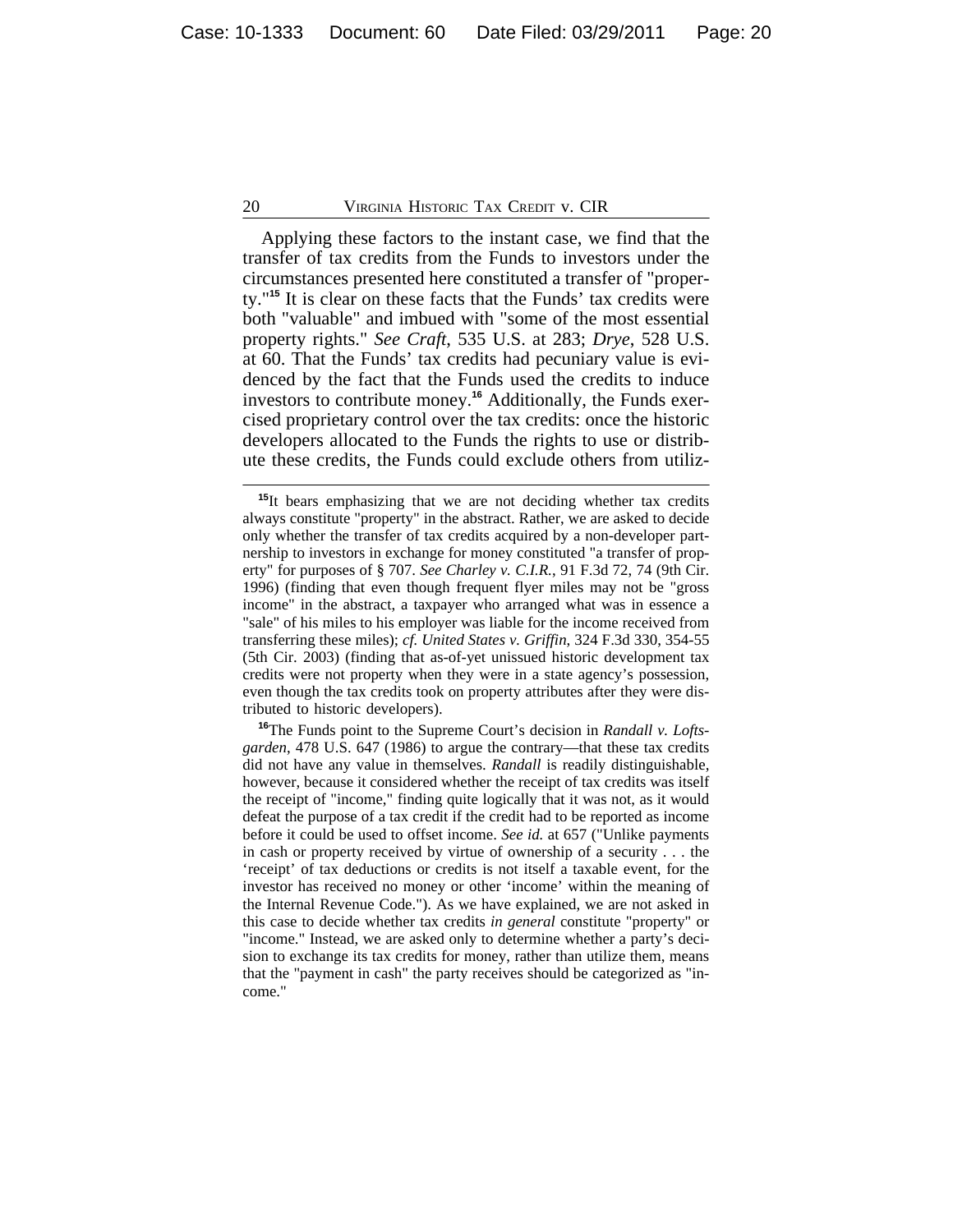ing the credits and were free to keep or pass along the credits to partners as they saw fit.

As for the tax credits' transferability, although Virginia law prohibits historic tax credits from being bought and sold directly, this is a nominal prohibition. As the facts here illustrate, it is a relatively simple matter in Virginia to effectuate a third-party transfer by forming a partnership with an interested buyer who is then "allocated" the credits in exchange for a contribution to the partnership. To hold that these tax credits, which the Funds undeniably gave to investors in exchange for money, are not property simply because they could not be directly bought and sold would elevate form over substance in precisely the manner we are advised to guard against. *See Craft*, 535 U.S. at 279 ("In looking to state law, we must be careful to consider the substance of the rights state law provides, not merely the labels the State gives these rights or the conclusions it draws from them.").

Furthermore, including the exchange of tax credits for dollars within the scope of § 707 "property" comports with Congress's intent to widen the provision's reach in 1984. Congress strengthened § 707 specifically because of concern "that taxpayers ha[d] deferred or avoided tax on sales of property" and that courts were allowing "tax-free treatment in cases which were economically indistinguishable from sales . . . ." H.R. Rep. No. 98-861, at 860 (1984) (Conf. Rep.); *see also United States v. G-I Holdings Inc.*, No. 02-3082, 2009 WL 4911953, at \*19 (D.N.J. Dec. 14, 2009) (explaining that the "well-known" intent of Congress in enacting  $\S 707(a)(2)(B)$  was to "instruct | courts to question more stringently" those "transactions in which a partnership contribution was followed by a partnership distribution"). To combat this problem, the Department of the Treasury was instructed to promulgate new regulations, which allow for a flexible evaluation of "all the facts and circumstances" in determining whether any particular transaction should be treated as a sale. Joint Comm'n Report at 231; *see also* I.R.C.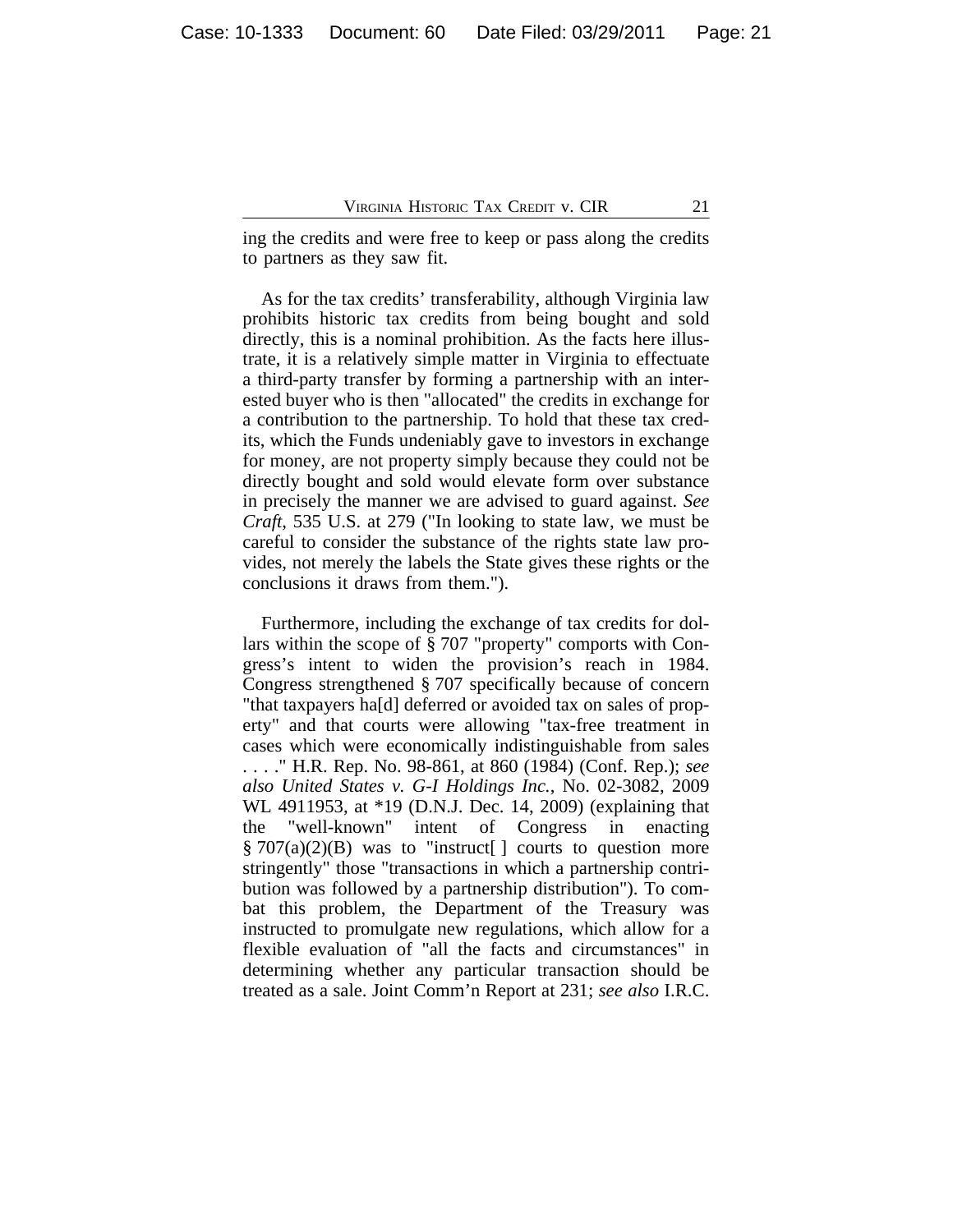§ 707(a)(2); Treas. Reg. § 1.707-3(b)(1). This Congressional and regulatory treatment strengthens our conclusion that a transfer of tax credits in exchange for money qualifies as a transfer of "property" on the facts before us.

C.

## (i)

Having found that the Funds' exchange of tax credits for investor contributions included the transfer of "property" from the Funds to investors for purposes of  $\S 707(a)(2)(B)$ , we turn to the question of whether these transfers should be properly recharacterized as "sales" under that provision and the factors enumerated in Treasury Regulation § 1.707-3. However, before addressing the particulars of the transactions at issue, we must determine the level of deference we owe to the Tax Court's holding that these transactions did not meet the disguised sale criteria of I.R.C. § 707 or Treas. Reg. § 1.707-3.

The Tax Court's holding relied largely on its factual findings, which we review for clear error. *See McHan v. C.I.R.*, 558 F.3d 326, 331 (4th Cir. 2009). However, the ultimate issue of whether a transaction is properly characterized as a "sale" is legal in nature. *See Frank Lyon Co. v. United States*, 435 U.S. 561, 581 n.16 (1978) ("The general characterization of a transaction for tax purposes is a question of law subject to review. The particular facts from which the characterization is to be made are not so subject."); *Am. Realty Trust v. United States*, 498 F.2d 1194, 1198-99 (4th Cir. 1974) (concluding, when evaluating the federal tax treatment of a saleand-lease-back transaction, that "the determination of the bona fides of [the] transaction involves, ultimately, a legal conclusion, albeit one grounded in underlying findings of fact."). Accordingly, we will review the Tax Court's factual findings for clear error, but will review de novo its legal conclusion that the transfers here did not constitute a "sale."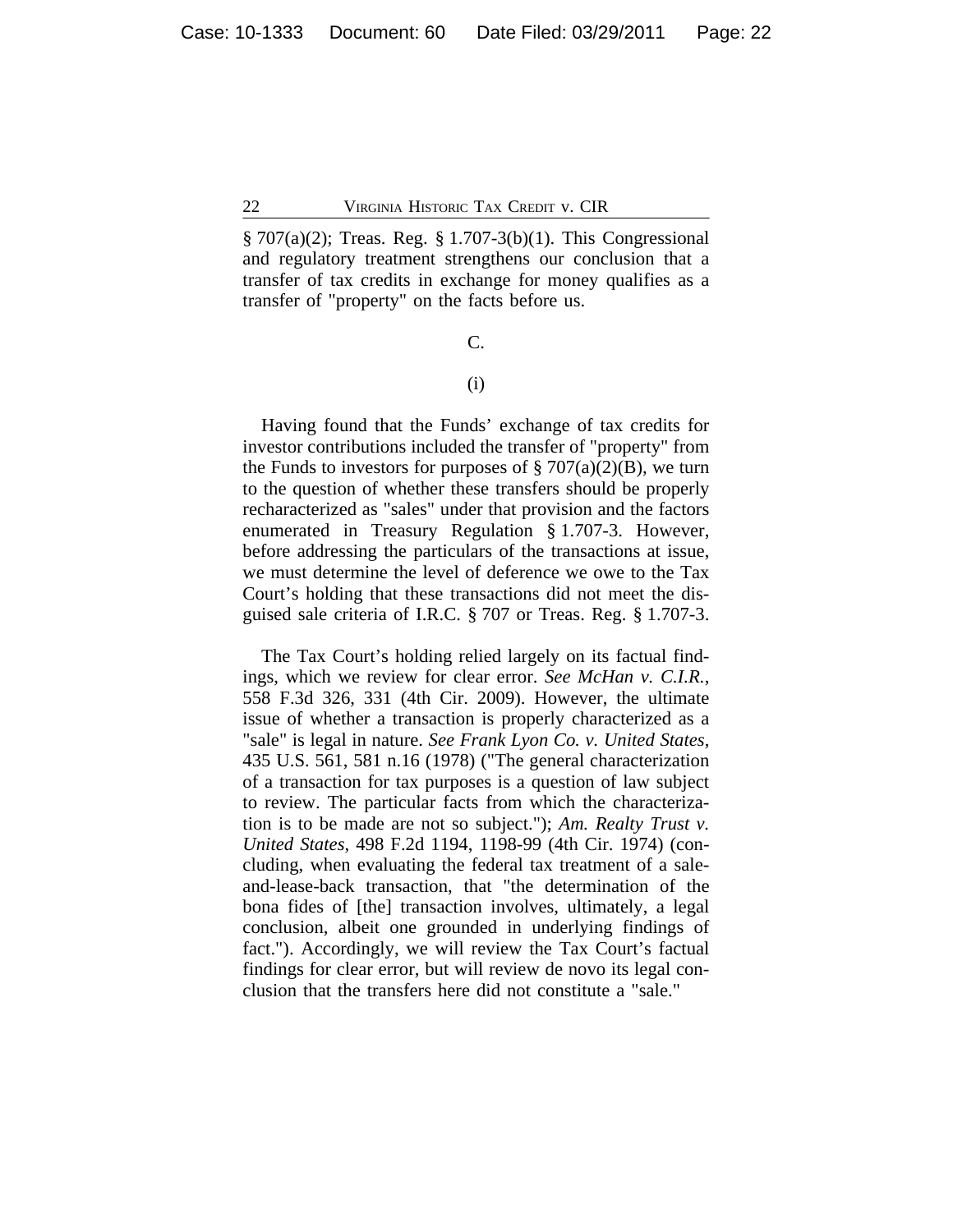## (ii)

We begin, as Treasury Regulation § 1.707-3 requires, with a presumption that the Funds' exchange of tax credits for investor contributions was a sale because the transfers undisputedly occurred well within two years of one another. *See* Treas. Reg. § 1.707-3(c). This presumption can be overcome only if we determine that the facts as found by the Tax Court "clearly establish[ed] that the transfers do not constitute a sale." *Id.* We consider those facts in light of the factors enumerated in § 1.707-3(b).

Treasury Regulation § 1.707-3(b)(2) first instructs us to consider whether "the timing and amount of a subsequent transfer [were] determinable with reasonable certainty at the time of an earlier transfer." *Id.* § 1.707-3(b)(2)(i). In this case, they were. When investors signed partnership and subscriptions agreements and made their contributions to the Funds, the Funds promised them a precise number of tax credits in exchange, so that each investor knew with specificity the size of the subsequent transfer he or she could expect.**<sup>17</sup>** The Funds further promised to deliver these credits for use in investors' 2001 tax calculations, making the timing of these transfers reasonably certain as well.

We next examine whether the investors had "a legally enforceable right" to the later transfer of credits. *Id.* § 1.707-  $3(b)(2)(ii)$ . This factor also weighs in favor of finding a sale. The partnership and subscriptions agreements between the Funds and their investors explicitly promised delivery of tax

**<sup>17</sup>**Although the parties disagree over whether the transfer of credits occurred "simultaneously" with investor payments, as the subscriptions agreements stated, or at the point when Schedules K-1 were distributed to investors several months later, as the Tax Court found, this factual dispute is not of critical importance. Even if we assume that the tax credits were not allocated to the investors until Schedules K-1 were distributed, the timing and amount of these subsequent transfers were known when investors made their contributions to the Funds.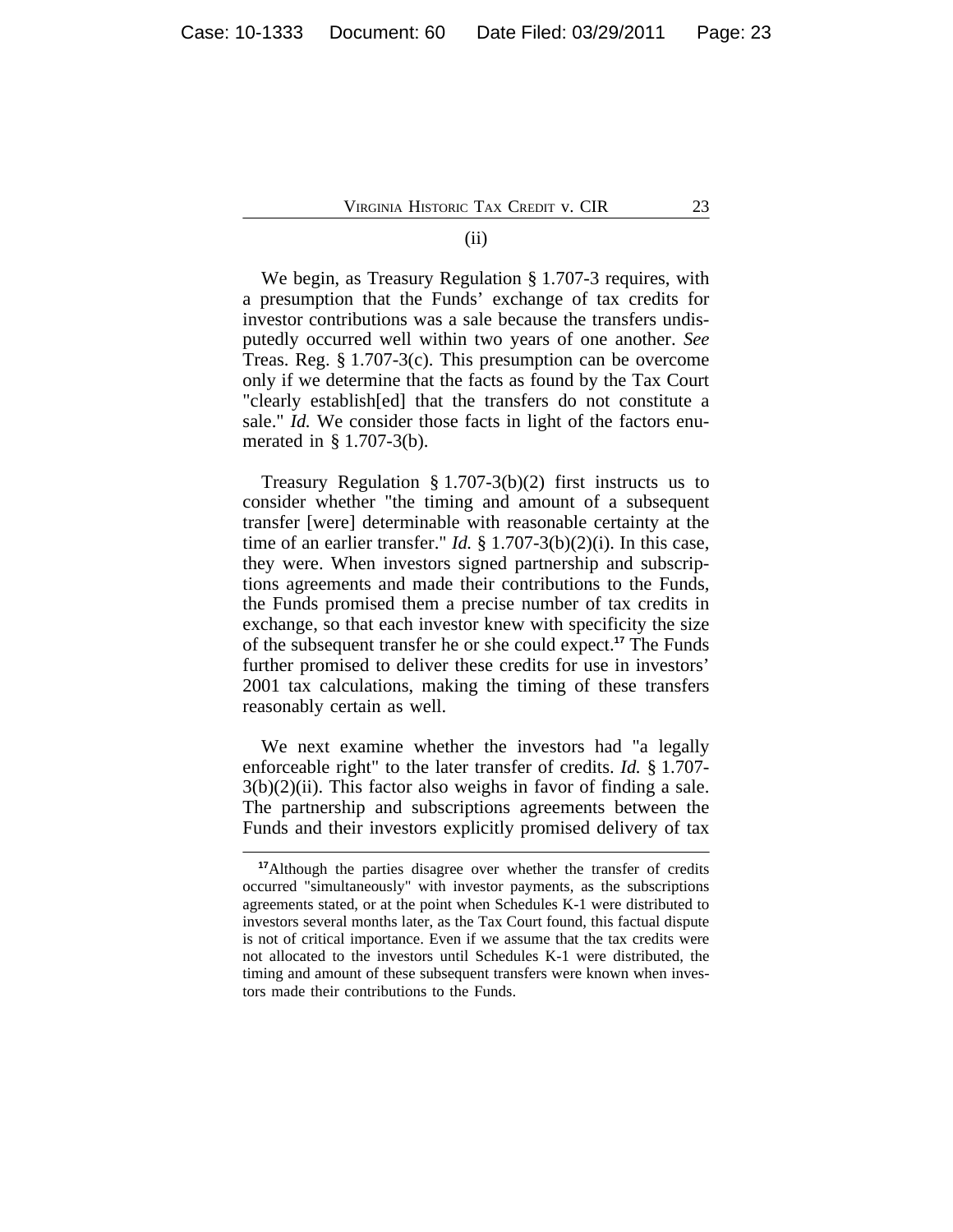credits to investors in exchange for capital contributions. Had the Funds acquired tax credits that they then refused to allocate to investors, the investors could have pursued a breach of contract claim against them.

The third relevant factor is whether "the partner's right to receive the transfer of money or other consideration is secured in any manner."  $\S 1.707-3(b)(2)(iii)$ . The investors' contributions were secured in several ways. First, the Funds promised that investor capital would be refunded if sufficient credits could not be obtained or were revoked.**<sup>18</sup>** Second, the Funds protected investors' contributions by requiring their Operating Partnerships to agree to refund the Funds' contributions in the event that promised credits were not delivered.

Moreover, investors' receipt of tax credits was further secured by the Funds' promise to give investor money only to Operating Partnerships that had "received certification from the [DHR] that the rehabilitation constitutes a qualified rehabilitation and the amount of qualified rehabilitation expenditures . . . ." J.A. 2069. The Funds' promise not to make any significant investment until rehabilitations were already guaranteed to meet state approval meant that there was little risk of funding being given to Operating Partnerships who could not deliver credits in return.

The Treasury Regulation's ninth factor—whether "the transfer of money or other consideration by the partnership to the partner is disproportionately large in relationship to the partner's general and continuing interest in partnership profits"—strongly counsels in favor of finding a disguised sale.

**<sup>18</sup>**It is true that investors were promised only a refund of their contributions "net of expenses." J.A. 438. However, there was very little risk that any expenses would be deducted from their contributions, given that Operating Partnerships agreed to pay \$20,000 of the Funds' expenses, the General Partner agreed to pay the rest, and "it [wa]s not anticipated that the annual operating expenses [would] be high." J.A. 2073.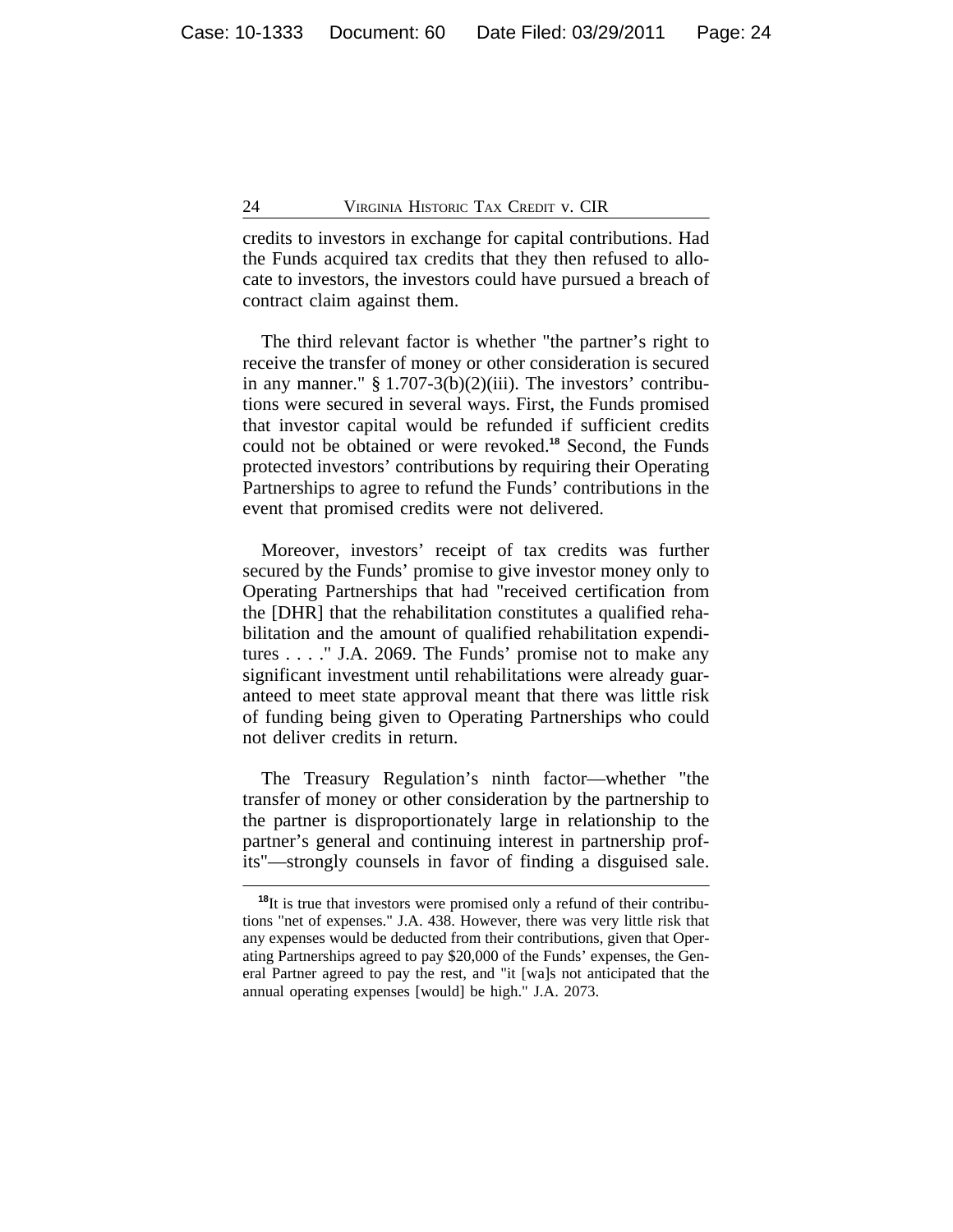Treas. Reg. § 1.707-3(b)(2)(ix). The investors had essentially *no* interest in partnership profits under their arrangement with the Funds. According to their subscription agreements, most investors owned a .01% partnership interest in one of the Funds, even though the partnership agreements reflect that a more complicated apportionment mechanism had been contemplated. In any event, investors were likely unconcerned about the precise amount of their partnership interest because the offering memo told them to expect *no* material amounts of partnership profits. Thus, the transfer of tax credits to each investor by the partnership had no correlation to each investor's interest in partnership profits whatsoever. To the contrary, the size of each transfer was tied exclusively to the amount of money the investor contributed to the Funds.

Finally, the Treasury Regulation's tenth factor, whether partners had any "obligation to return or repay the money or other consideration to the partnership," *id.* § 1.707-3(b)(2)(x), also points toward finding a sale. After receiving the tax credits, the investors had no further obligations or relationship with the partnership. Instead, they were free to use the credits for their own benefit.

Particularly in light of the presumption that a sale occurred unless clearly demonstrated otherwise, the foregoing factors strongly counsel for a finding that these transactions were sales.**<sup>19</sup>** We note as well that the partnership status of the investors to the Funds was transitory in nature. Investors joined at the end of 2001 or beginning of 2002 and were all bought out for the proverbial pittance, through the power of attorney given to Gecker at the time they entered the partnership, in May 2002, soon after tax filings were due. Although this factor is not included in the Department of the Treasury's

**<sup>19</sup>**Appellees have pointed to no reason to think that any of the five § 1.707-3(b)(2) factors not analyzed here counsel against finding a "sale." These additional factors simply are not of particular relevance to the way the instant transactions were structured.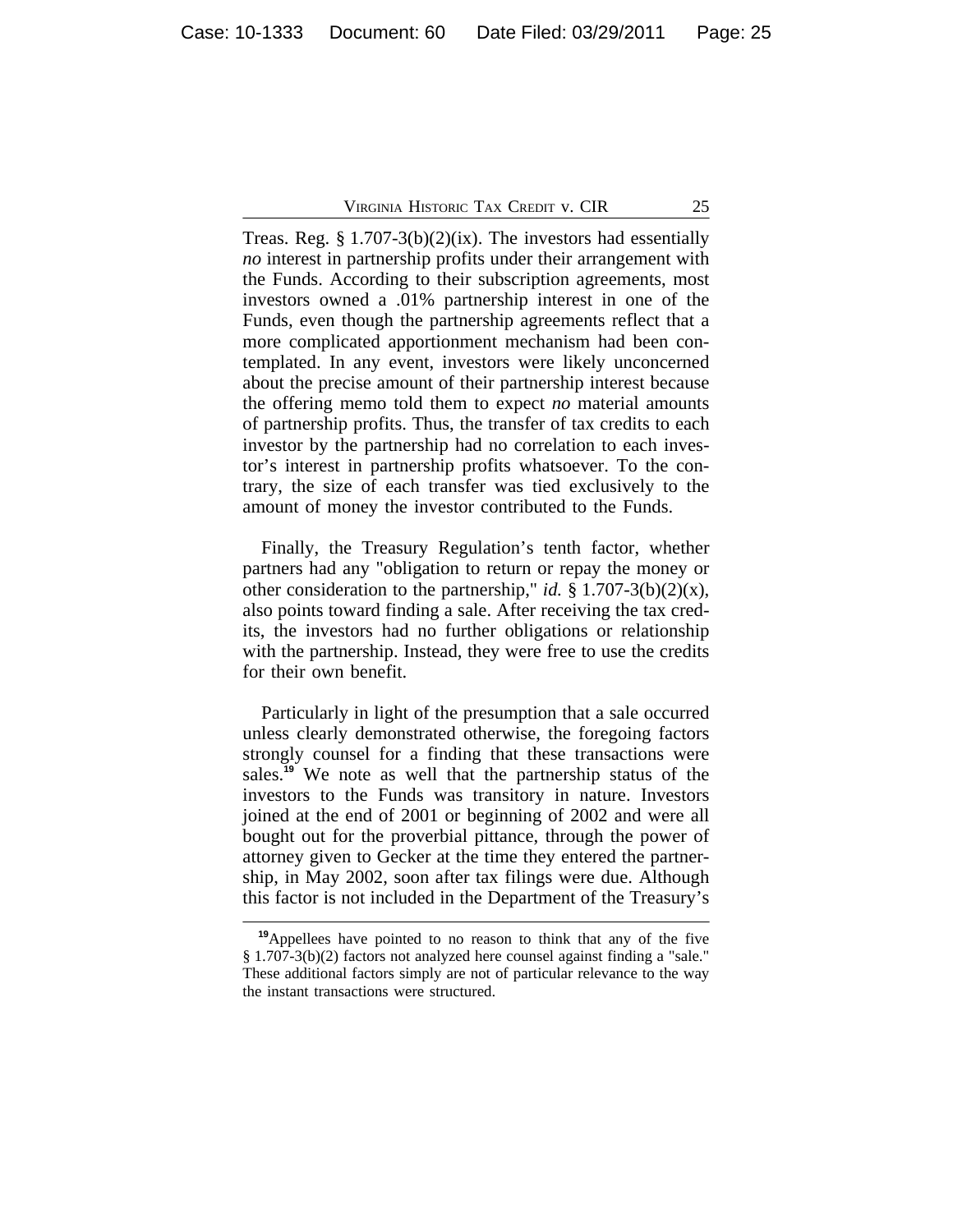regulations, the Joint Committee deems it relevant, explaining that "[t]ransitory partner status (which limits the duration of a purported joint undertaking for profit) suggests that a payment is a fee or is in return for property." Joint Comm. Report at 228; *see also G-I Holdings Inc.*, 2009 WL 4911953, at \*21 (examining this factor, drawn from the legislative history, in evaluating whether a disguised sale occurred).

Instead of examining the enumerated  $\S 1.707-3(b)(2)$  factors, the Tax Court conducted its own evaluation of the investors' level of "entrepreneurial risk," which it is certainly free to do. Section 1.707-3(b)(2) simply reflects those characteristics the Department of the Treasury, given its experience and expertise, thinks significant. *See* Treas. Reg. § 1.707-3(b)(1)- (2). Thus, although we would have found the Tax Court's analysis of the factors helpful, we cannot say that a court in every instance is required to tick through them mechanically. Even if the Tax Court's independent assessment of entrepreneurial risk was appropriate, however, we believe its conclusions in that regard miss the mark.

Again, § 1.707-3(b)(1) explains that a transaction should be reclassified as a sale if: (1) the transfer of money "would not have been made but for" the transfer of property in exchange; and (2) the later transfer "is not dependent on the entrepreneurial risks of partnership operations." There is no dispute that the "but for" test is satisfied here. The Tax Court instead relied on its conclusion that the Funds' investors, after giving their money but before receiving tax credits in exchange, faced the "entrepreneurial risks" involved in the Funds' partnership operations. It clarified as follows:

[T]he partners faced the risk that developers would not complete their projects on time because of construction, zoning, or management issues. They also faced the risk that the DHR would not be satisfied with the rehabilitation and the developers would not receive the credits. Finally, they faced the risk that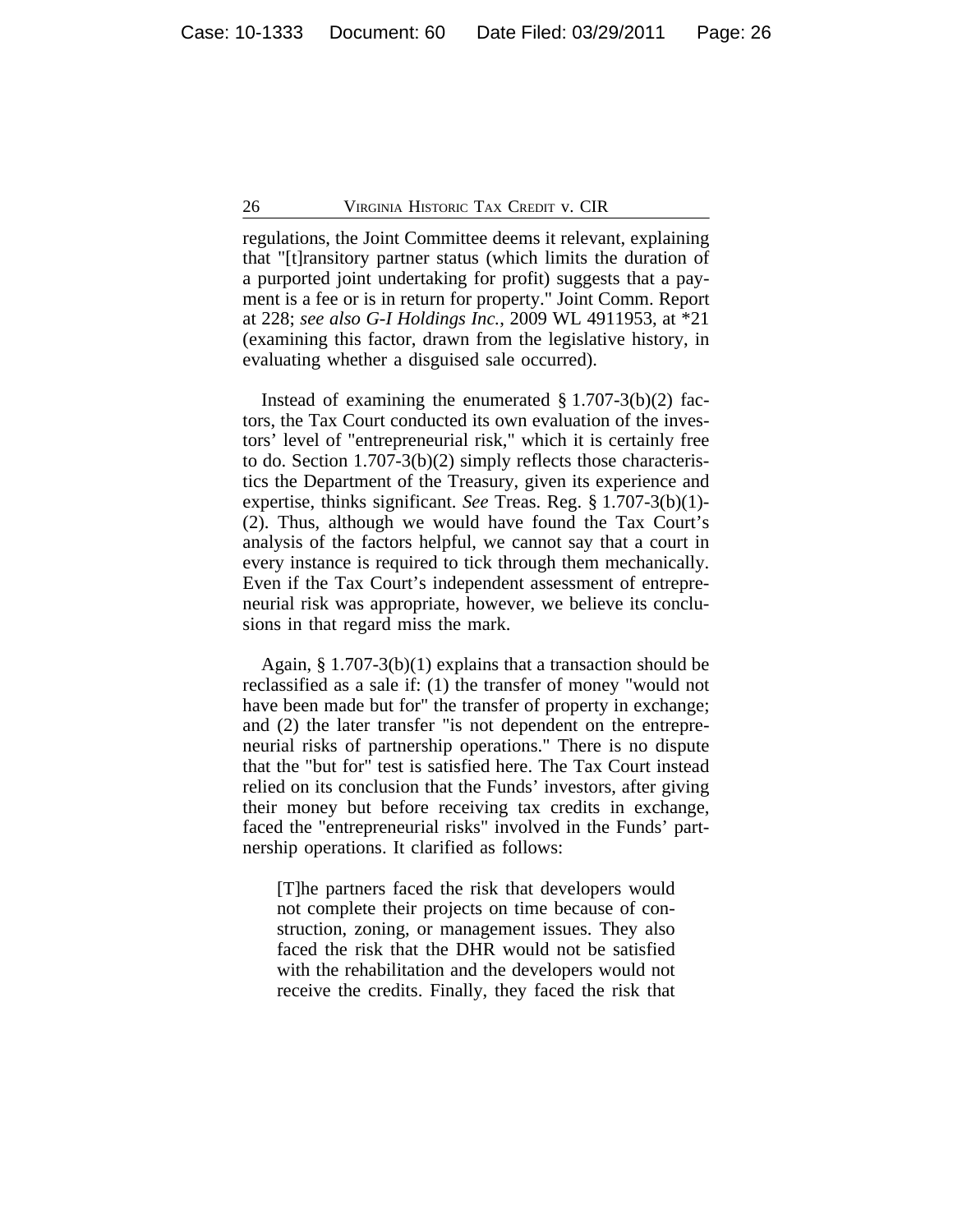the DHR would revoke the credits and recapture them in later years. Accordingly, the partners risked their anticipated net economic benefit.

. . .

The investors also faced risks from the partnerships' ownership interests in the developer partnerships. These risks ranged from liability for improper construction to the risk of mismanagement or fraud at the developer partnership level. . . . Further, the investors faced the risks of fraud by another investor, retroactive changes in the law, and litigation in general.

#### *Va. Historic*, 2009 WL 4980488 at \*14-15.

Upon closer examination, however, these risks appear both speculative and circumscribed. As the Tax Court acknowledged, "[t]he investors received assurance that their contributions would be refunded if . . . the anticipated credits could not be had or were revoked." *Id.* at \*14. It is true, as the court recognized, that there was indeed no guarantee that resources would remain available in the source partnership to make the promised refunds. But it is also true that the Funds were structured in such a way as to render the possibility of insolvency remote.

Several facts point to the conclusion that there was no true entrepreneurial risk faced by investors here. First, investors were promised what was, in essence, a fixed rate of return on investment rather than any share in partnership profits tied to their partnership interests. The Funds explained the fixed arrangement that they would have with investors in precise terms in their offering memorandum: "An Investor will make a capital contribution to the Partnership in an amount equal to \$.74 for each \$1.00 of Virginia Historic Credit available for use by the Investor in calendar year 2001 . . . ." J.A. 2068.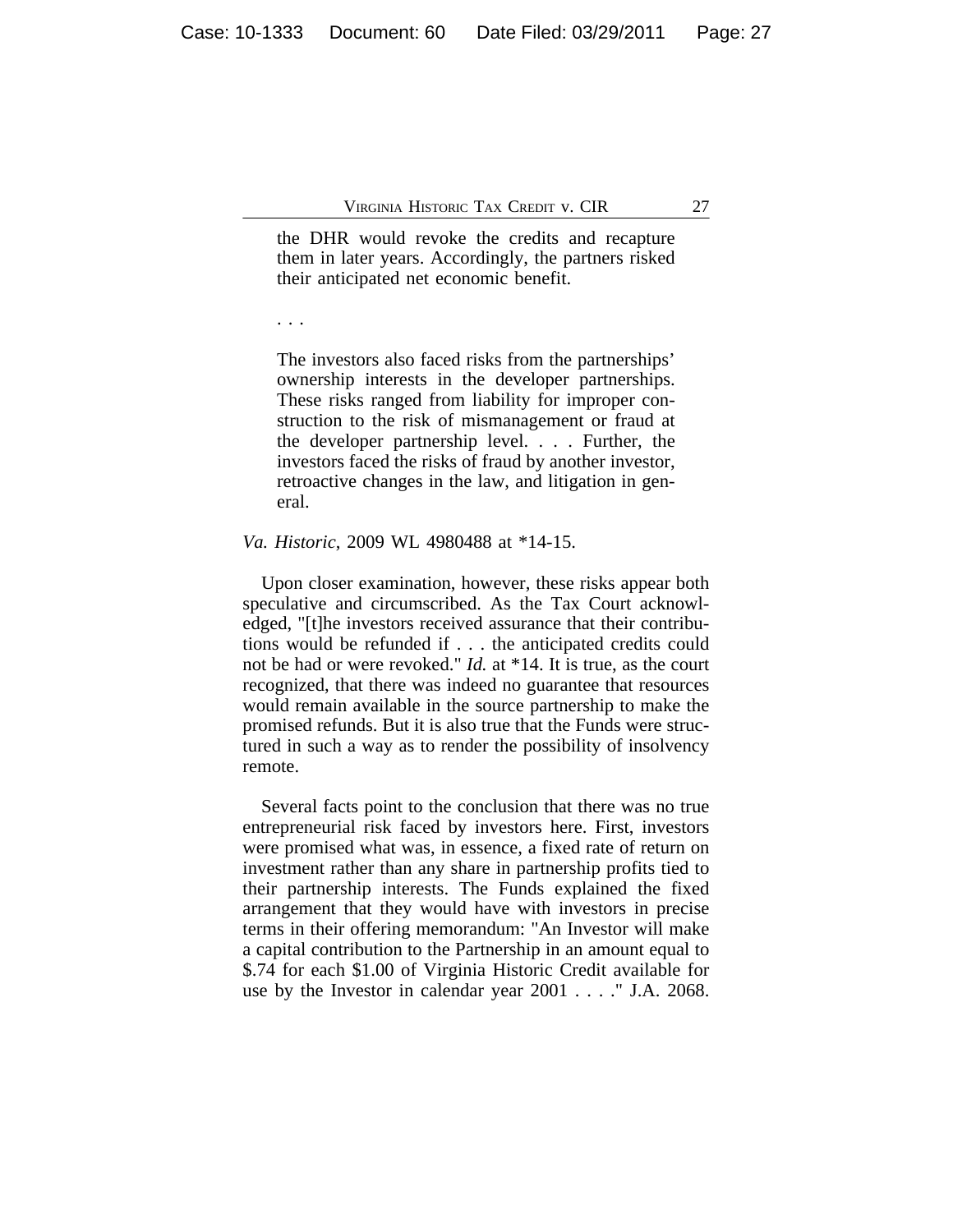Second, the Funds assigned each investor an approximate .01% partnership interest and explicitly told investors to expect no allocations of "material amounts of . . . partnership items of income, gain, loss or deduction." J.A. 2069. Third, investors were secured against losing their contributions by the promise of a refund from the Funds if tax credits could not be delivered or were revoked. And fourth, the Funds hedged against the possibility of insolvency by promising investors that contributions would be made only to completed projects and by requiring the Operating Partnerships to promise refunds, in some cases backed by guarantors, if promised credits could not be delivered.

We find persuasive the Commissioner's contention that the only risk here was that faced by any advance purchaser who pays for an item with a promise of later delivery. It is not the risk of the entrepreneur who puts money into a venture with the hope that it might grow in amount but with the knowledge that it may well shrink. *See, e.g.*, *C.I.R. v. Tower*, 327 U.S. 280, 287 (1946) (explaining that a partnership involves "sharing in the profits or losses or both"); *see also* Joint Comm. Report at 226 (explaining that partners "pool their assets and labor for the joint production of profit," and that "[t]o the extent that a partner's profit from a transaction is assured without regard to the success or failure of the joint undertaking, there is not the requisite joint profit motive"). For these reasons, we disagree with the Tax Court's conclusion that the Funds "clearly established" that their investors faced entrepreneurial risks sufficient to overcome the regulatory presumption that these transactions were sales. We therefore agree with the Commissioner that the Funds should have included the money received from investors as income in their tax returns, and uphold the adjustments in the FPAAs issued to the Funds in 2002.**<sup>20</sup>**

**<sup>20</sup>**We reach this conclusion mindful of the fact that it is "the policy of the Federal Government" to "assist State and local governments . . . to